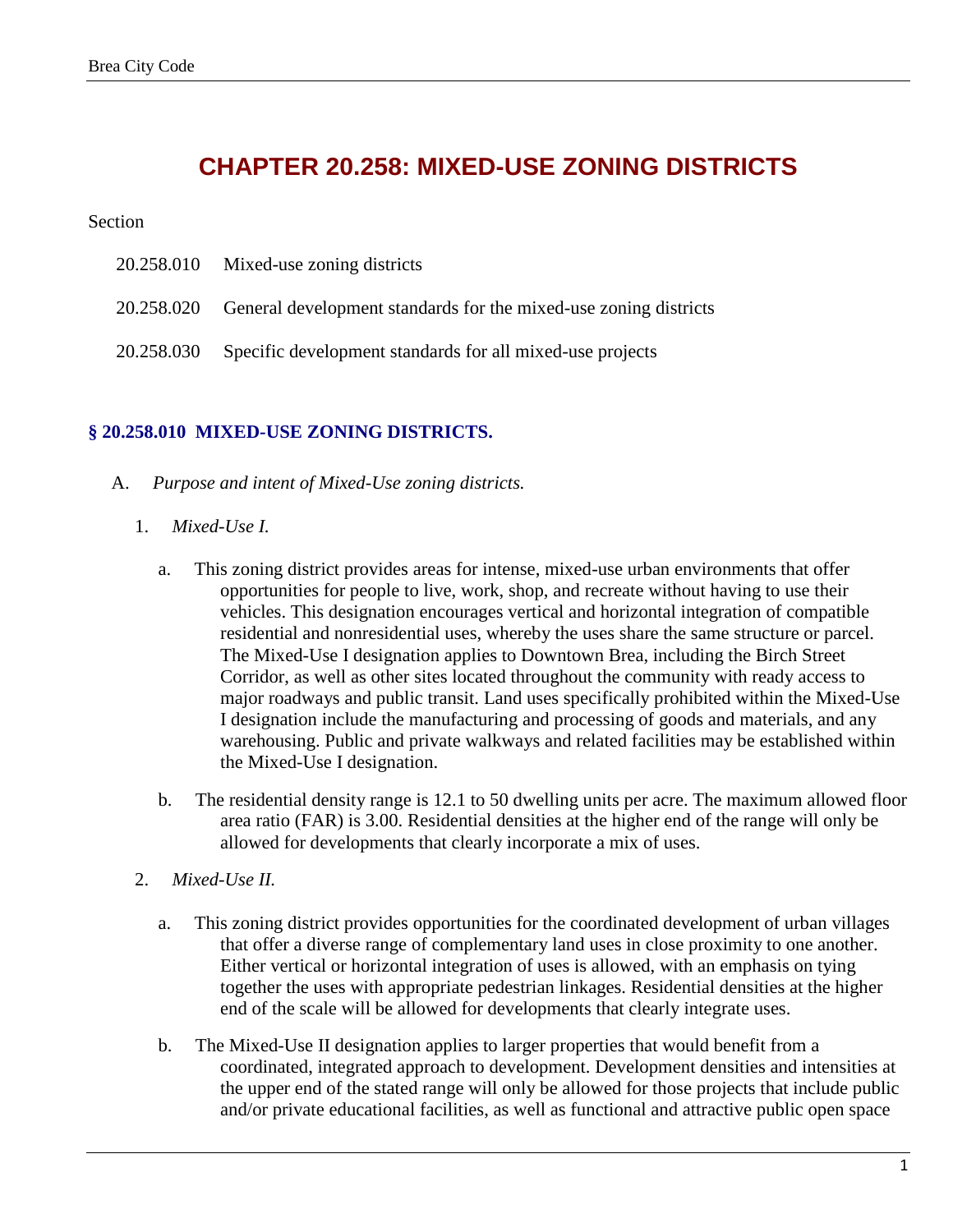amenities. Land uses specifically prohibited within the Mixed-Use II designation include the manufacturing and processing of goods and materials, and any warehousing. Public and private walkways and related facilities may be established within the Mixed-Use II designation.

 c. The residential density range is 6.1 to 40 dwelling units per acre. The maximum allowed floor area ratio (FAR) is 2.00. Residential densities at the higher end of the range will only be allowed for developments that clearly incorporate a mix of uses.

#### 3. *Mixed-Use III.*

- a. This zoning district provides opportunities for the revitalization of deteriorated commercial corridors and centers located on arterials by allowing the development of neighborhoodserving commercial uses and vary intensity offices paired with residential uses. Either vertical or horizontal integration of uses is allowed, with an emphasis on tying together the uses through appropriate pedestrian linkages, parking, and public open space (e.g., linkage parks or small plazas). Because of the linear nature of this district, building forms would be less intense than those allowed in either Mixed-Use I or Mixed-Use II and site design will provide a transition from the arterial street frontage to residential properties located behind the Mixed-Use III property. In essence, the Mixed-Use III development will serve as a buffer between the street and the residential development.
- b. The Mixed-Use III designation applies to properties that front Brea Boulevard and a portion of Imperial Highway. Land uses specifically prohibited within the Mixed-Use III designation include regional-serving retail uses, general industrial uses, and any warehousing. Additionally, nonresidential uses and access serving nonresidential developments (except for live/work developments) shall not be allowed on Walnut Avenue.
- c. The residential density range is 6.1 to 18 dwelling units per acre. The maximum allowed floor area ratio (FAR) is 1.00. Residential densities at the higher end of the range will only be allowed for developments that clearly incorporate a mix of uses.
- B. *Allowable land uses.* Table 2-2 indicates the uses allowed within the MU-I, MU-II, and the MU-III zoning districts, and the land use permit required to establish each use, in compliance with Division 5 (Planning Permit Procedures).
- C. *Prohibited land uses.* Any table cell with a "--" means that the listed land use is prohibited in that specific Mixed-Use zoning district.
- D. *Land uses not listed.* For land uses not listed in Table 2-2, the provisions of § 20.408.010 (Administrative Interpretation) shall apply.
- E. *Plan or precise development review required.* Depending on the size of the construction activity (see Table 2-1), all construction activities (e.g., additions, alterations, construction, reconstruction, or remodeling) may require review and approval in compliance with §§ 20.260.050 ( Special Provisions) and 20.408.040 (Plan Review).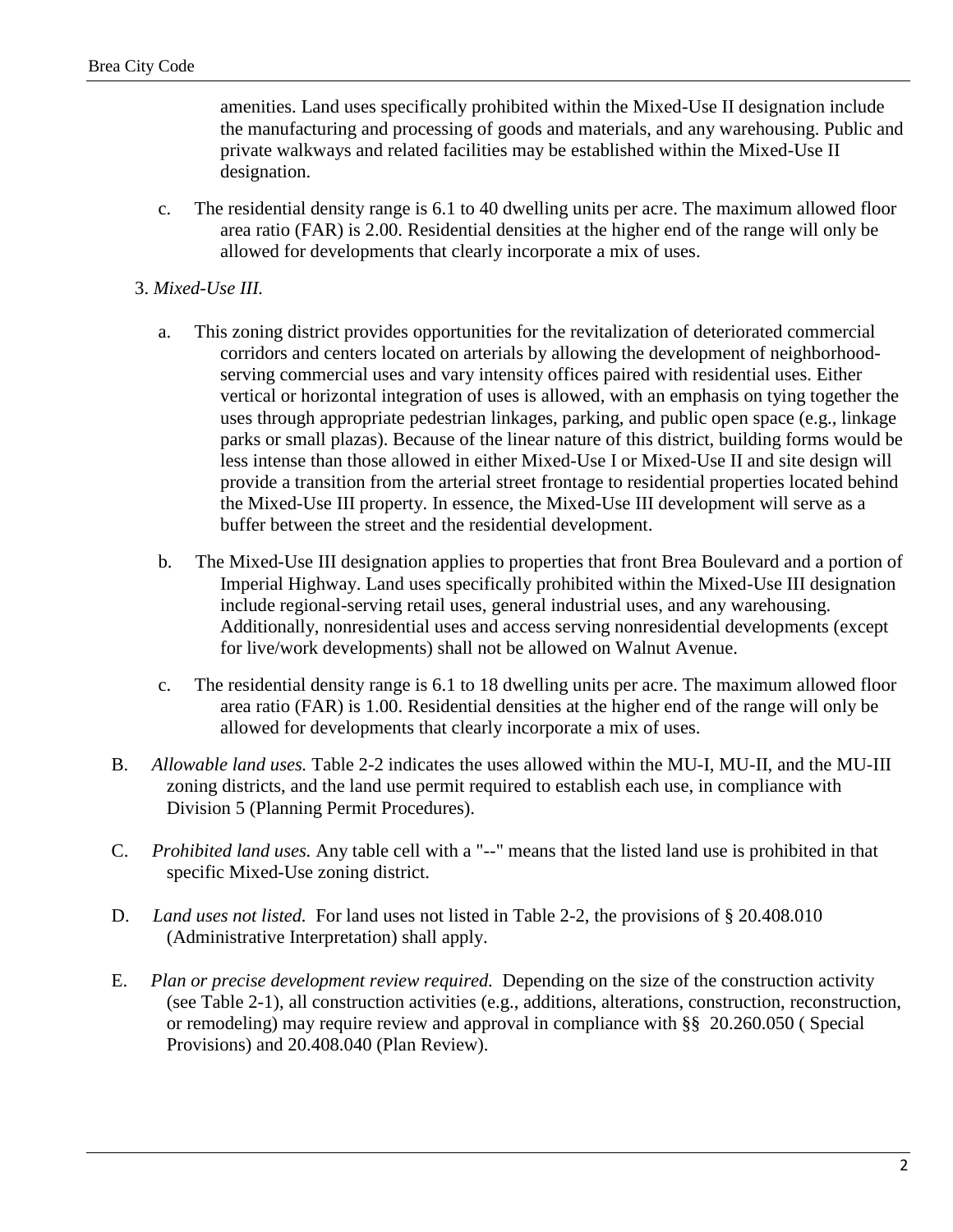F. *Applicable sections.* Where the last column in the tables ("See Section") includes a section number, the regulations in the referenced section apply to the use; however, provisions in other sections of this zoning code may also apply.

(Ord. 1089, passed 3-7-06)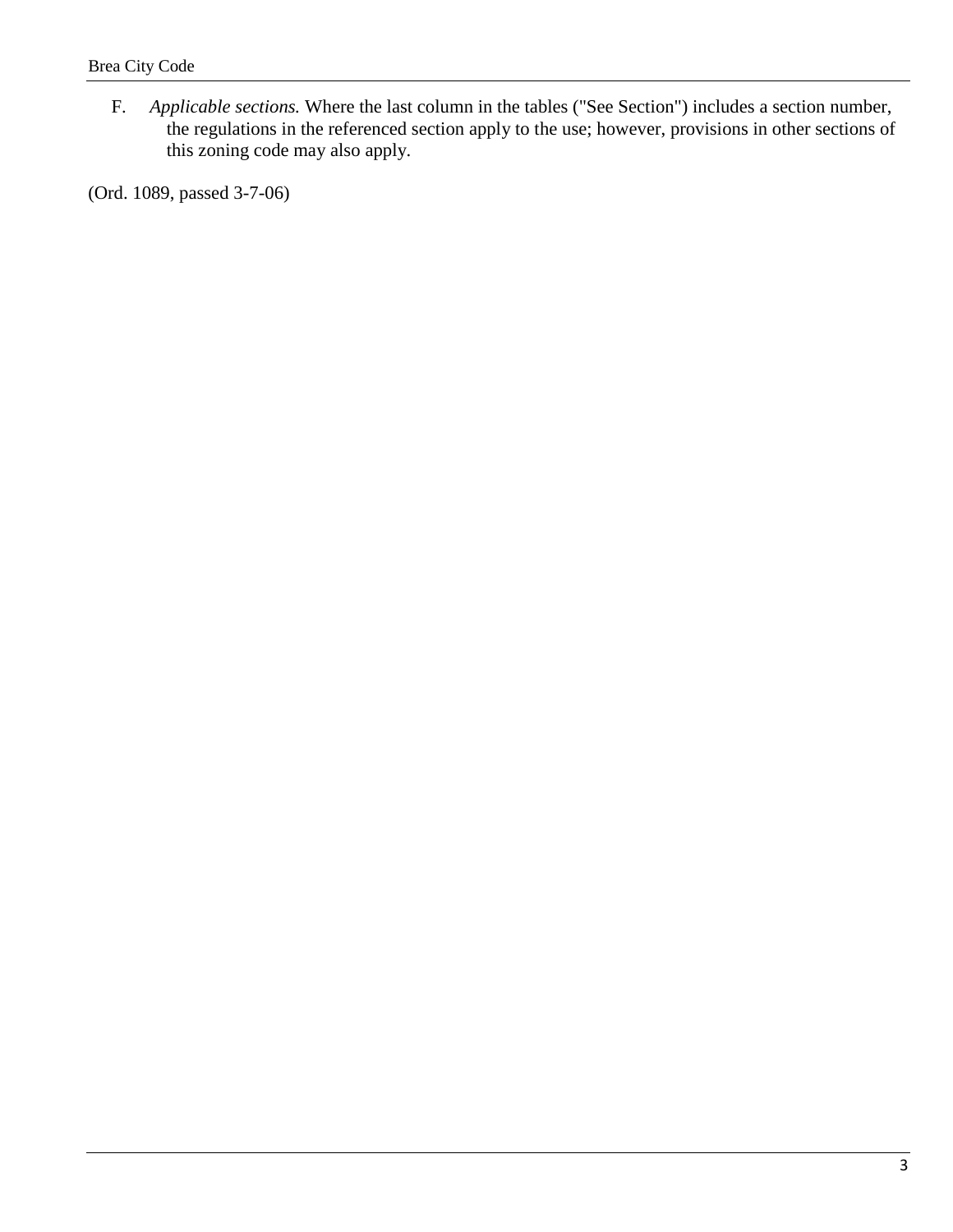| TABLE 2-1<br><b>REVIEW AUTHORITY CHART</b>                                                                                   |                                     |                                      |                                                                         |  |  |
|------------------------------------------------------------------------------------------------------------------------------|-------------------------------------|--------------------------------------|-------------------------------------------------------------------------|--|--|
| <b>TYPE OF CONSTRUCTION</b>                                                                                                  | <b>Role of Review Authority (1)</b> |                                      |                                                                         |  |  |
| <b>ACTIVITY</b>                                                                                                              | <b>CITY PLANNER (Plan</b><br>Check) | <b>DIRECTOR</b><br>(Plan)<br>Review) | <b>PLANNING</b><br><b>COMMISSION</b><br>(Precise Development<br>Review) |  |  |
| Facade improvements, only<br>when not visible from a public<br>right-of-way                                                  | Decision                            |                                      |                                                                         |  |  |
| Nonresidential construction,<br>up to a maximum of 25% of<br>the existing gross floor area                                   | Decision                            |                                      |                                                                         |  |  |
| Residential construction, up to<br>a maximum of 25% of the<br>existing gross floor area, but<br>no additional dwelling units | Decision                            |                                      |                                                                         |  |  |
| Tenant improvements                                                                                                          | Decision                            |                                      |                                                                         |  |  |
| Facade improvements, only<br>when visible from a public<br>right-of-way                                                      |                                     | Decision                             |                                                                         |  |  |
| Nonresidential construction,<br>up to a maximum of $10,000$<br>square feet of gross floor area                               |                                     | Decision                             |                                                                         |  |  |
| Residential construction, up to<br>a maximum of four dwelling<br>units                                                       |                                     | Decision                             |                                                                         |  |  |
| Nonresidential construction,<br>10,000 square feet or more of<br>gross floor area                                            |                                     |                                      | Decision                                                                |  |  |
| Residential construction, five<br>or more dwelling units                                                                     |                                     |                                      | Decision                                                                |  |  |

*NOTE:*

(1) The review authority identified in the table above may defer action and refer the request to the next higher review authority for the final decision.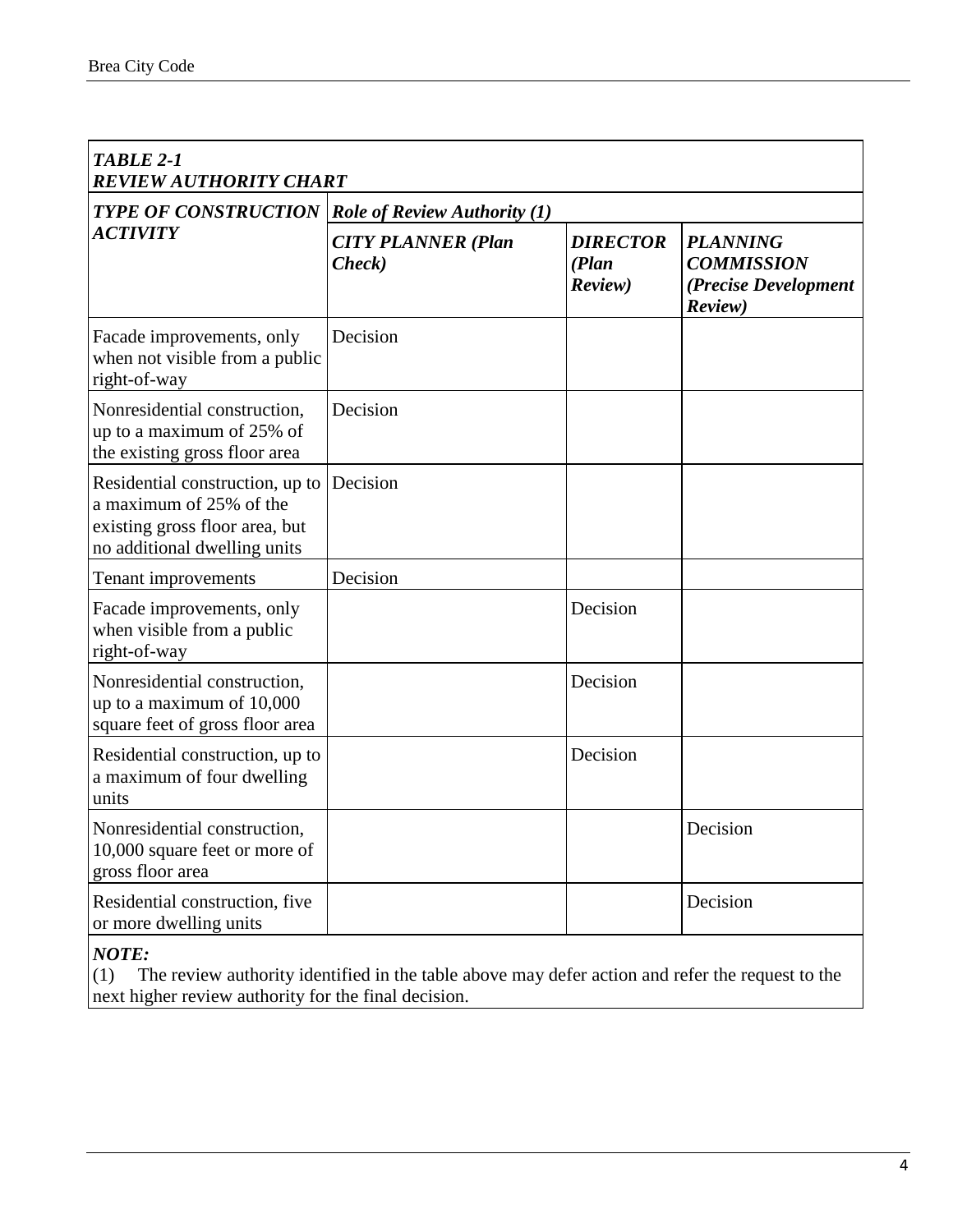## *TABLE 2-2 ALLOWABLE USES AND PERMIT REQUIREMENTS FOR MIXED-USE ZONING DISTRICTS Key to Table:*

P Permitted Use<br>C Conditional Use

Conditional Use - Conditional Use Permit required (§ 20.408.030)

"--" Use not allowed

*LAND USE PERMIT REQUIREMENT*

|                                                          | $MU-I$         | $MU-II$            | $MU-III$           | <b>See Section</b> |
|----------------------------------------------------------|----------------|--------------------|--------------------|--------------------|
| COMMUNICATION, TRANSPORTATION AND UTILITY FACILITIES (1) |                |                    |                    |                    |
| Alternative fuels and recharging                         | P              | P                  |                    |                    |
| facilities as an accessory use                           |                |                    |                    |                    |
| Motor vehicle parking lot/structure                      | $\mathbf{P}$   | $\mathbf{P}$       | P                  |                    |
| facilities                                               |                |                    |                    |                    |
| Public utility services offices                          | $\mathbf{P}$   | P                  | $\mathbf{P}$       |                    |
| Major wireless communications                            | $\mathcal{C}$  | $\mathcal{C}$      | $\mathcal{C}$      |                    |
| facilities                                               |                |                    |                    |                    |
| EDUCATION, PUBLIC ASSEMBLY, AND RELIGIOUS FACILITIES (1) |                |                    |                    |                    |
| Clubs or lodges                                          |                |                    |                    |                    |
| Commercial trade schools                                 | $\overline{C}$ |                    | C                  |                    |
| Educational institutions, private                        | $\overline{C}$ |                    | $\overline{\rm C}$ |                    |
| Meeting halls, places of worship                         | $\overline{C}$ |                    | $\overline{\rm C}$ |                    |
| Studios: art, dance, martial arts,                       | $\mathbf{P}$   | P                  | $\mathbf{P}$       |                    |
| music, photography, etc.                                 |                |                    |                    |                    |
| <b>ENTERTAINMENT AND RECREATIONAL FACILITIES (1)</b>     |                |                    |                    |                    |
| Health/fitness centers                                   | C              |                    | $\mathcal{C}$      |                    |
| Indoor amusement/arcade,                                 | $\overline{C}$ | C                  | $\overline{C}$     |                    |
| entertainment/recreation centers                         |                |                    |                    |                    |
| Nightclubs with or without food                          | $\mathsf{C}$   | $\mathcal{C}$      | $\overline{C}$     |                    |
| service, bar                                             |                |                    |                    |                    |
| Theaters, auditoriums, indoors                           | $\overline{C}$ | $\overline{C}$     |                    |                    |
| Theaters, movie                                          | $\overline{C}$ | $\overline{\rm C}$ |                    |                    |
| Theaters, outdoors                                       |                |                    |                    |                    |
|                                                          |                |                    |                    |                    |

#### *NOTE:*

(1) Nonresidential developments (e.g. education, public assembly, and religious facilities, entertainment and recreational facilities, public/semi-public facilities, retail trade and service facilities) and access serving nonresidential developments (except for live/work facilities) shall not be allowed on Walnut Avenue.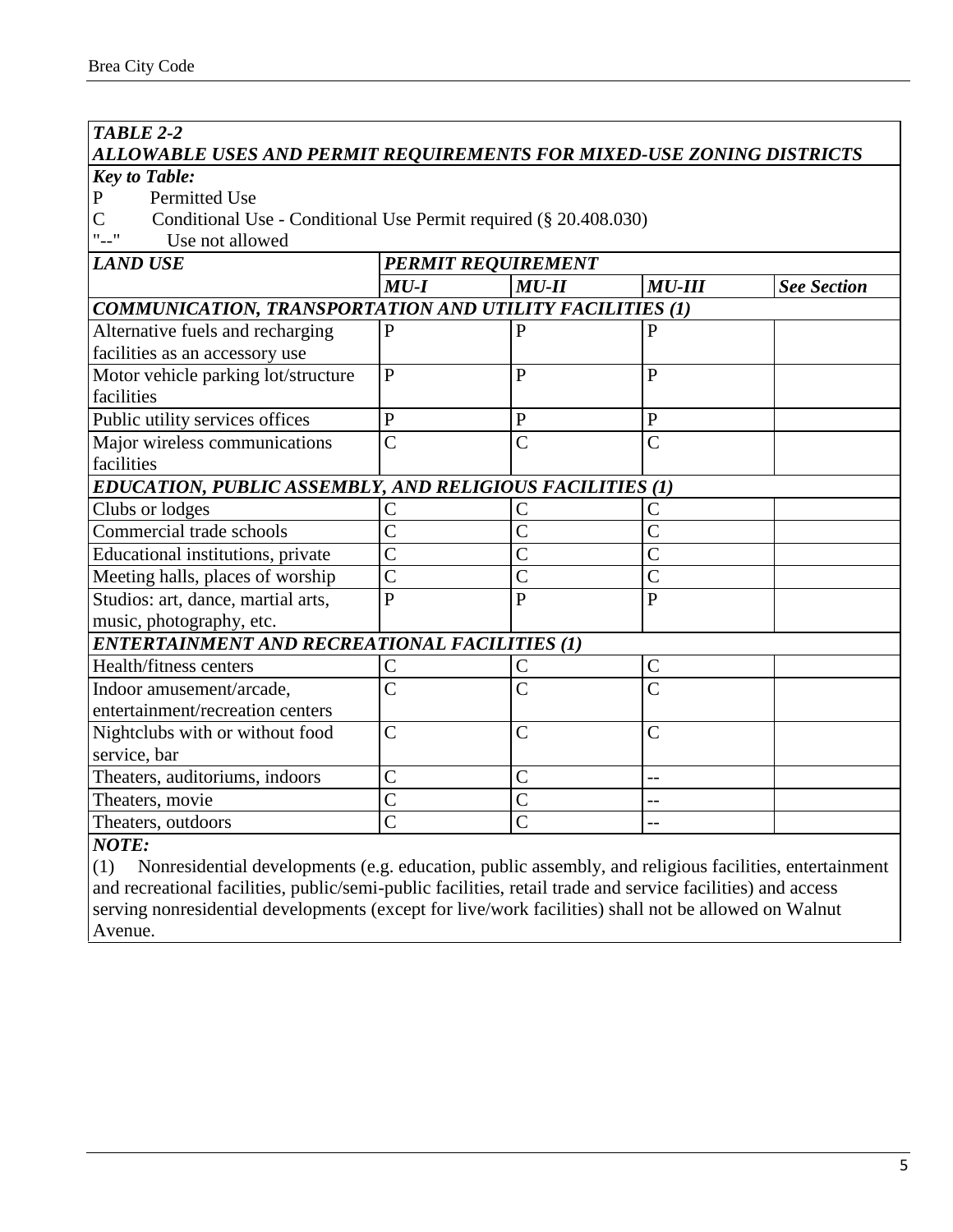#### *TABLE 2-2 ALLOWABLE USES AND PERMIT REQUIREMENTS FOR MIXED-USE ZONING DISTRICTS Key to Table:* P Permitted Use C Conditional Use - Conditional Use Permit required (§ 20.408.030)<br>"--" Use not allowed Use not allowed *LAND USE PERMIT REQUIREMENT MU-I MU-II MU-III See Section PUBLIC/SEMI-PUBLIC FACILITIES (1)* Community/recreational centers P P P P P Government services (city, county, state or federal) P | P | P Libraries  $|P|$  P  $|P|$ Museums P P P P Post offices  $|P|$   $|P|$ *RESIDENTIAL (Dwelling units not allowed as a stand-alone use on Brea Boulevard or Imperial Highway)* Accessory uses and structures P P P 20.08.035.F and 20.xx.xxx Assisted living facilities  $|C|$   $|C|$ Boarding houses  $\begin{array}{ccc} \vert \text{C} \vert & \vert \text{C} \vert & \vert \text{C} \vert \end{array}$  $Care take r/employee housing$  P P P Home occupations  $|P|$   $|P|$ Live/work facilities P P P P P Mixed-use developments  $\vert P \vert$   $\vert P \vert$   $\vert P \vert$   $\vert 20.158.010.E$ Multi-family dwelling units C C C Residential care facilities  $|C|$   $|C|$ Single-family dwelling units (attached) P | P | P Single-family dwelling units (detached) P | P | P Townhouses (e.g. rowhouses)  $\begin{array}{c|c} |P| & |P| & |P| \end{array}$

#### *NOTE:*

(1) Nonresidential developments (e.g. education, public assembly, and religious facilities, entertainment and recreational facilities, public/semi-public facilities, retail trade and service facilities) and access serving nonresidential developments (except for live/work facilities) shall not be allowed on Walnut Avenue.

Two-family dwelling units P P P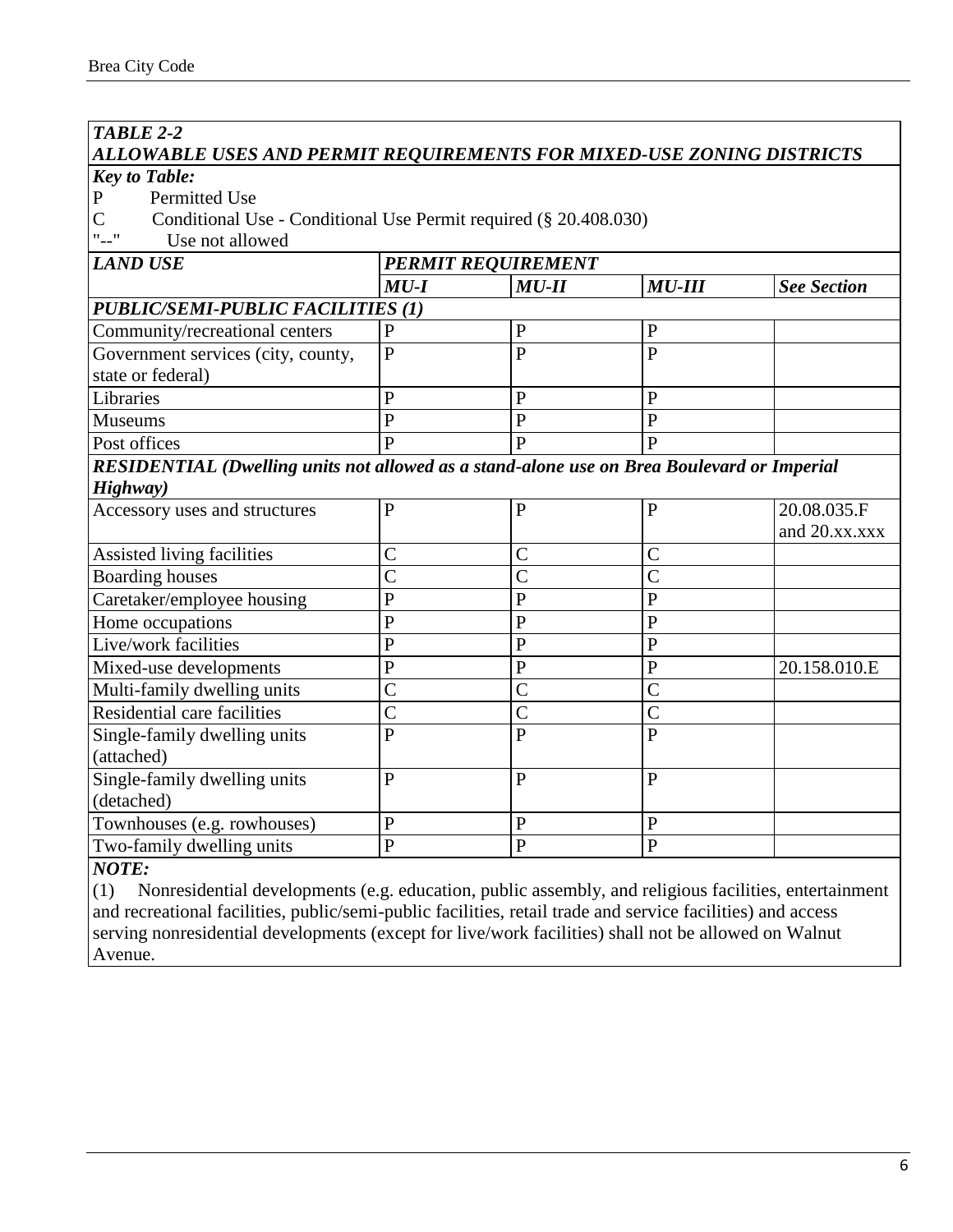## *TABLE 2-2*

## *ALLOWABLE USES AND PERMIT REQUIREMENTS FOR MIXED-USE ZONING DISTRICTS*

*Key to Table:*

P Permitted Use<br>C Conditional U

- C Conditional Use Conditional Use Permit required (§ 20.408.030)<br>"--" Use not allowed
- Use not allowed

| <b>LAND USE</b>                         | <b>PERMIT REQUIREMENT</b> |                |                |                    |  |
|-----------------------------------------|---------------------------|----------------|----------------|--------------------|--|
|                                         | $MU-I$                    | $MU-II$        | $MU-III$       | <b>See Section</b> |  |
| <b>RETAIL TRADE (1)</b>                 |                           |                |                |                    |  |
| Accessory retail uses                   | ${\bf P}$                 | ${\bf P}$      | ${\bf P}$      |                    |  |
| Department stores                       | $\overline{P}$            | $\mathbf P$    | $-$            |                    |  |
| Furniture/furnishings, rentals, repair, | $\overline{P}$            | $\mathbf{P}$   | $-$            |                    |  |
| sales and service stores                |                           |                |                |                    |  |
| Garden centers/nursery (indoors)        | ${\bf P}$                 | ${\bf P}$      | ${\bf P}$      |                    |  |
| Garden centers (outdoors)               | $\overline{C}$            | $\overline{C}$ | $\mathcal{C}$  |                    |  |
| Liquor stores (off-site consumption     | $\overline{C}$            | $\mathcal{C}$  | $\mathcal{C}$  |                    |  |
| only)                                   |                           |                |                |                    |  |
| Mini-markets                            | $\overline{C}$            | $\overline{C}$ | $\overline{C}$ |                    |  |
| Motor vehicle parts and supplies, no    | $\overline{P}$            | $\overline{P}$ | $\overline{P}$ |                    |  |
| repair or outdoor storage               |                           |                |                |                    |  |
| Outdoor retail sales and activities (as | $\overline{C}$            | $\overline{C}$ | $\overline{C}$ | 20.72.040.C        |  |
| a primary use) (Carts/kiosks)           |                           |                |                |                    |  |
| Retail stores, general merchandise, up  | $\mathbf{P}$              | $\mathbf{P}$   | $\mathbf{P}$   |                    |  |
| to 5,000 square feet of gross floor     |                           |                |                |                    |  |
| area                                    |                           |                |                |                    |  |
| Retail stores, general merchandise,     | $\overline{P}$            | $\mathbf{P}$   | $\mathcal{C}$  |                    |  |
| 5,000 square feet or more, up to a      |                           |                |                |                    |  |
| maximum of 10,000 square feet or        |                           |                |                |                    |  |
| gross floor area                        |                           |                |                |                    |  |
| Retail stores, general merchandise,     | $\mathbf{P}$              | $\mathbf{P}$   | $-$            |                    |  |
| over 10,000 square feet of gross floor  |                           |                |                |                    |  |
| area                                    |                           |                |                |                    |  |
| Shopping centers                        | $\mathbf{P}$              | $\mathbf{P}$   | $-$            |                    |  |
| Temporary uses/activities               | <b>TUP</b>                | <b>TUP</b>     | <b>TUP</b>     |                    |  |
| Warehouse retail stores                 |                           | ${\bf P}$      | $-$            |                    |  |

*NOTE:*

(1) Nonresidential developments (e.g. education, public assembly, and religious facilities, entertainment and recreational facilities, public/semi-public facilities, retail trade and service facilities) and access serving nonresidential developments (except for live/work facilities) shall not be allowed on Walnut Avenue.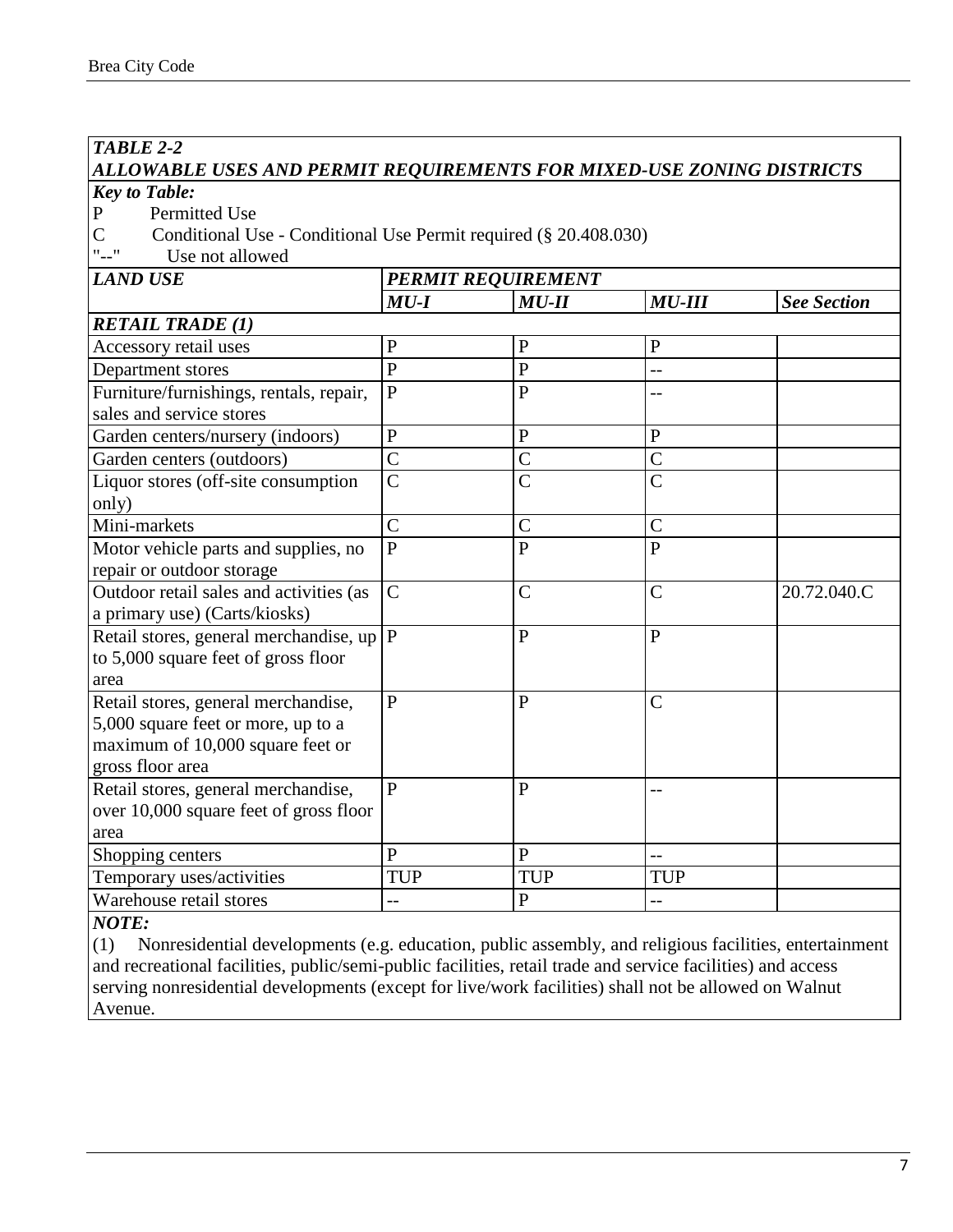## *TABLE 2-2*

# *ALLOWABLE USES AND PERMIT REQUIREMENTS FOR MIXED-USE ZONING DISTRICTS*

*Key to Table:*

P Permitted Use

C Conditional Use - Conditional Use Permit required (§ 20.408.030)<br>"--" Use not allowed

Use not allowed

| <b>LAND USE</b>                     | PERMIT REQUIREMENT |                |                |             |
|-------------------------------------|--------------------|----------------|----------------|-------------|
|                                     | $MU-I$             | $MU-II$        | $MU-III$       | See Section |
| <b>SERVICES (1)</b>                 |                    |                |                |             |
| Acupuncture clinics                 | $\mathbf{P}$       | $\mathbf{P}$   | $\mathbf P$    |             |
| Automated teller machines (ATMs)    | $\overline{P}$     | $\overline{P}$ | $\overline{P}$ |             |
| <b>Banks and financial services</b> | $\overline{P}$     | $\overline{P}$ | $\mathbf{P}$   |             |
| Barber, beauty, nail shops, massage | $\overline{P}$     | $\mathbf{P}$   | $\mathbf{P}$   |             |
| Bars/liquor establishments (on-site | $\mathcal{C}$      | $\overline{C}$ | $\mathcal{C}$  |             |
| consumption only)                   |                    |                |                |             |
| <b>Business support services</b>    | ${\bf P}$          | $\overline{P}$ | $\mathbf{P}$   |             |
| Catering services                   | $\mathbf{P}$       | $\overline{P}$ | $\overline{P}$ |             |
| Check cashing services              | ${\bf P}$          | $\overline{P}$ | ${\bf P}$      |             |
| Child day care facilities           | $\mathcal{C}$      | $\overline{C}$ | $\overline{C}$ |             |
| Community care facilities           | $\mathcal{C}$      | $\overline{C}$ | $\mathcal{C}$  |             |
| Convalescent/rest homes and         | $\mathcal{C}$      | $\overline{C}$ | $-1$           |             |
| hospitals                           |                    |                |                |             |
| Cyber cafes                         | $\overline{C}$     | $\overline{C}$ | $\overline{C}$ |             |
| Dry cleaning service, drop-off only | $\overline{P}$     | $\overline{P}$ | $\mathbf{P}$   |             |
| Equipment rental establishments     | $\overline{P}$     | $\overline{P}$ | $\overline{P}$ |             |
| (indoor only)                       |                    |                |                |             |
| Hotels or motels                    | $\mathcal{C}$      | $\mathcal{C}$  | $\mathcal{C}$  |             |
| Laundromats, self-service           | $\mathbf{P}$       | $\mathbf{P}$   | $\mathcal{C}$  |             |
| Locksmith shops                     | $\mathbf{P}$       | $\mathbf{P}$   | $\mathbf{P}$   |             |
| Medial/dental offices or clinics    | $\mathbf{P}$       | $\overline{P}$ | $\overline{P}$ |             |
| Medical services, laboratories      | --                 | $\mathbf{P}$   | $\mathbf{P}$   |             |

#### *NOTE:*

(1) Nonresidential developments (e.g. education, public assembly, and religious facilities, entertainment and recreational facilities, public/semi-public facilities, retail trade and service facilities) and access serving nonresidential developments (except for live/work facilities) shall not be allowed on Walnut Avenue.

*TABLE 2-2 ALLOWABLE USES AND PERMIT REQUIREMENTS FOR MIXED-USE ZONING DISTRICTS TABLE 2-2 ALLOWABLE USES AND PERMIT REQUIREMENTS FOR MIXED-USE ZONING DISTRICTS TABLE 2-2*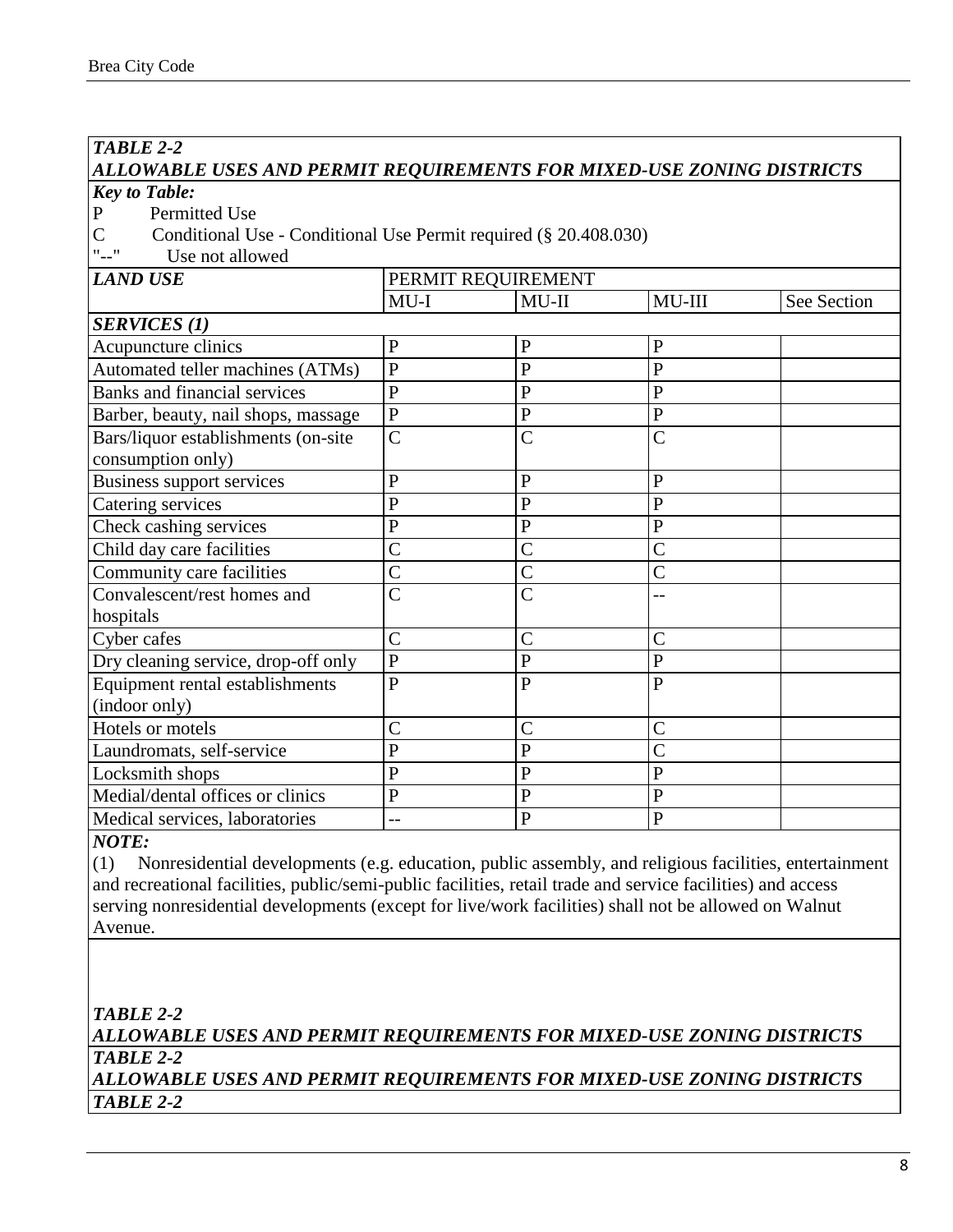## *ALLOWABLE USES AND PERMIT REQUIREMENTS FOR MIXED-USE ZONING DISTRICTS*

#### *Key to Table:*

- P Permitted Use<br>C Conditional Use
- C Conditional Use Conditional Use Permit required (§ 20.408.030)<br>"--" Use not allowed

Use not allowed

| <b>LAND USE</b>                        | PERMIT REQUIREMENT |                |                |             |
|----------------------------------------|--------------------|----------------|----------------|-------------|
|                                        | $MU-I$             | $MU-II$        | MU-III         | See Section |
| <b>SERVICES</b> (1) (Cont'd)           |                    |                |                |             |
| Motor vehicle leasing/rental (office   | $\overline{P}$     | $\overline{P}$ | $\overline{P}$ |             |
| only; no vehicles on-site)             |                    |                |                |             |
| <b>Offices</b>                         | $\mathbf{P}$       | $\mathbf{P}$   | $\mathbf{P}$   |             |
| Personal services, general (does not   | $\overline{P}$     | $\overline{P}$ | $\overline{P}$ |             |
| include uses defined under personal    |                    |                |                |             |
| services, limited)                     |                    |                |                |             |
| Photocopy/desktop facilities           | $\mathbf{P}$       | $\mathbf{P}$   | $\mathbf{P}$   |             |
| Photography studios/supply shops       | $\mathbf{P}$       | $\mathbf P$    | $\mathbf{P}$   |             |
| Printing and publishing (under 5,000)  | $\overline{P}$     | $\overline{P}$ | $\overline{P}$ |             |
| square feet)                           |                    |                |                |             |
| Repair/maintenance, consumer           | $-$                | $\mathbf{P}$   | $\overline{P}$ |             |
| products                               |                    |                |                |             |
| Restaurants, fast food, with or        | $\overline{P}$     | $\overline{P}$ | $\overline{P}$ |             |
| without outdoor seating. No drive-     |                    |                |                |             |
| thru facilities allowed.               |                    |                |                |             |
| Restaurants, sit-down                  | $\mathbf{P}$       | $\mathbf{P}$   | $\mathbf{P}$   |             |
| Restaurants, specialty foods           | $\overline{P}$     | $\mathbf P$    | $\overline{P}$ |             |
| Restaurants with alcohol sales         | $\overline{C}$     | $\overline{C}$ | $\overline{C}$ | 20.408.030  |
| Restaurants with drive-thru facilities | $-$                | $\overline{C}$ | $\overline{C}$ |             |
| Reverse vending machine(s)             | $\overline{P}$     | $\overline{P}$ | $\overline{P}$ |             |
| recycling facilities                   |                    |                |                |             |
| Ticket agencies                        | $\overline{P}$     | $\mathbf{P}$   | $\overline{P}$ |             |
| <b>Travel agencies</b>                 | $\overline{P}$     | ${\bf P}$      | $\mathbf P$    |             |
| Veterinarian clinic/services and small | $\overline{C}$     | $\overline{C}$ | $\overline{C}$ |             |
| animal hospitals (overnight stays      |                    |                |                |             |
| allowed)                               |                    |                |                |             |

#### *NOTE:*

(1) Nonresidential developments (e.g. education, public assembly, and religious facilities, entertainment and recreational facilities, public/semi-public facilities, retail trade and service facilities) and access serving nonresidential developments (except for live/work facilities) shall not be allowed on Walnut Avenue.

(Ord. 1089, passed 3-7-06)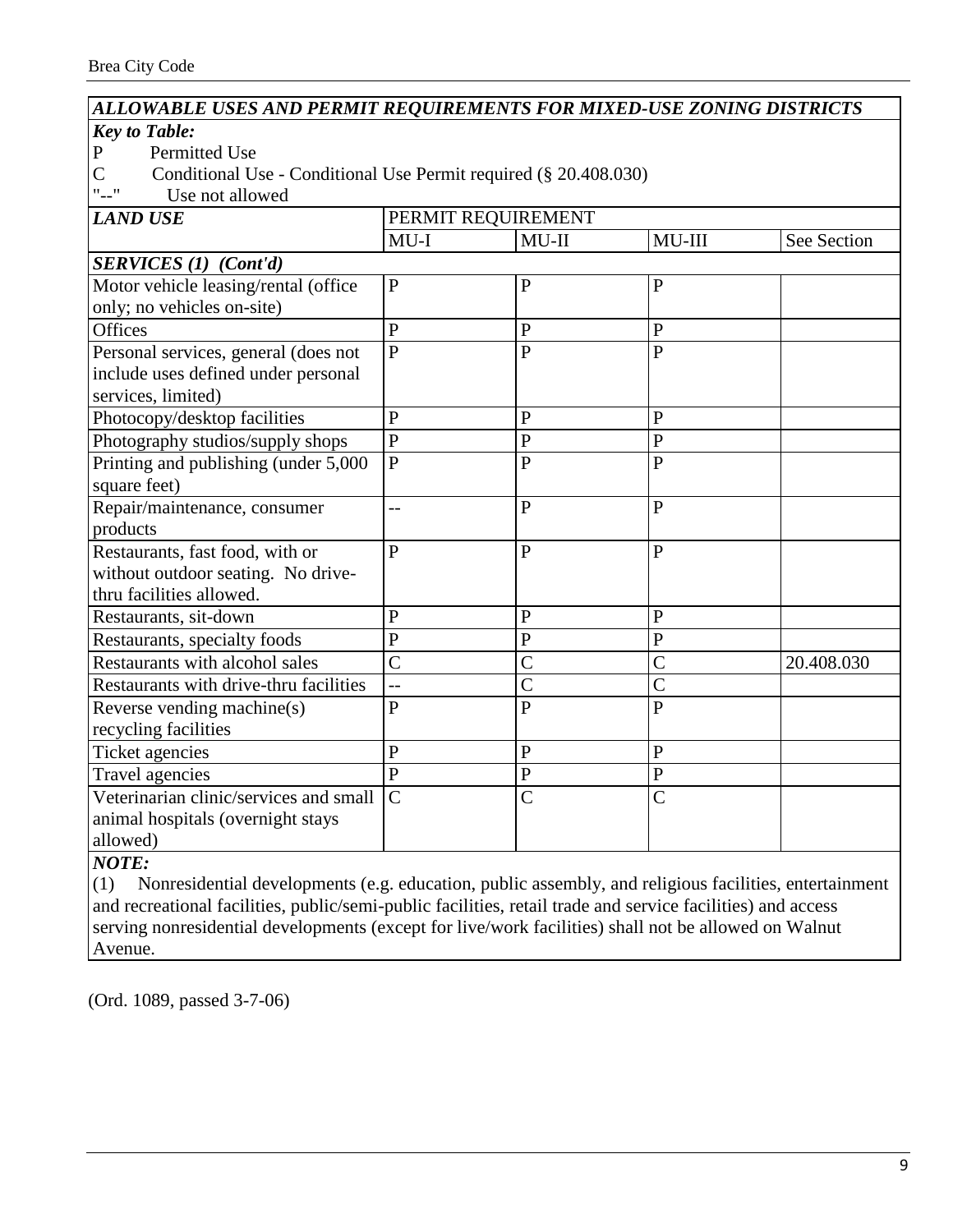### **§ 20.258.020 GENERAL DEVELOPMENT STANDARDS FOR THE MIXED-USE ZONING DISTRICTS.**

New land uses and structures, and alterations to existing uses or structures, shall be designed, constructed and/or established in compliance with the following:

- A. *Compliance with Tables 2-3 through 2-8 required.* Requirements in Tables 2-3 through 2-8 below.
- B. *General development standards.* General development standards (e.g., landscaping, parking and loading, signs, etc.) in Division 3 (Site Planning and General Development and Operational Standards).
- C. *Design guidelines.* Applicable design guidelines in Chapter 20.xx (Design Guidelines).
- D. *Plan reviews.* Design review process in § 20.408.040.
- E. *Minimum parcel sizes and dimensions.* In Tables 2-3 through 2-8, below, the standards for minimum project size, parcel width, and parcel depth are intended to regulate sites for development purposes only and are not intended to establish minimum dimensions for ownership or leasehold (e.g., condominium) purposes.
- F. *Live/work development projects.* Live/work development projects shall be treated as nonresidential projects and regulated by Tables 2-3 through 2-5, below.

(Ord. 1089, passed 3-7-06)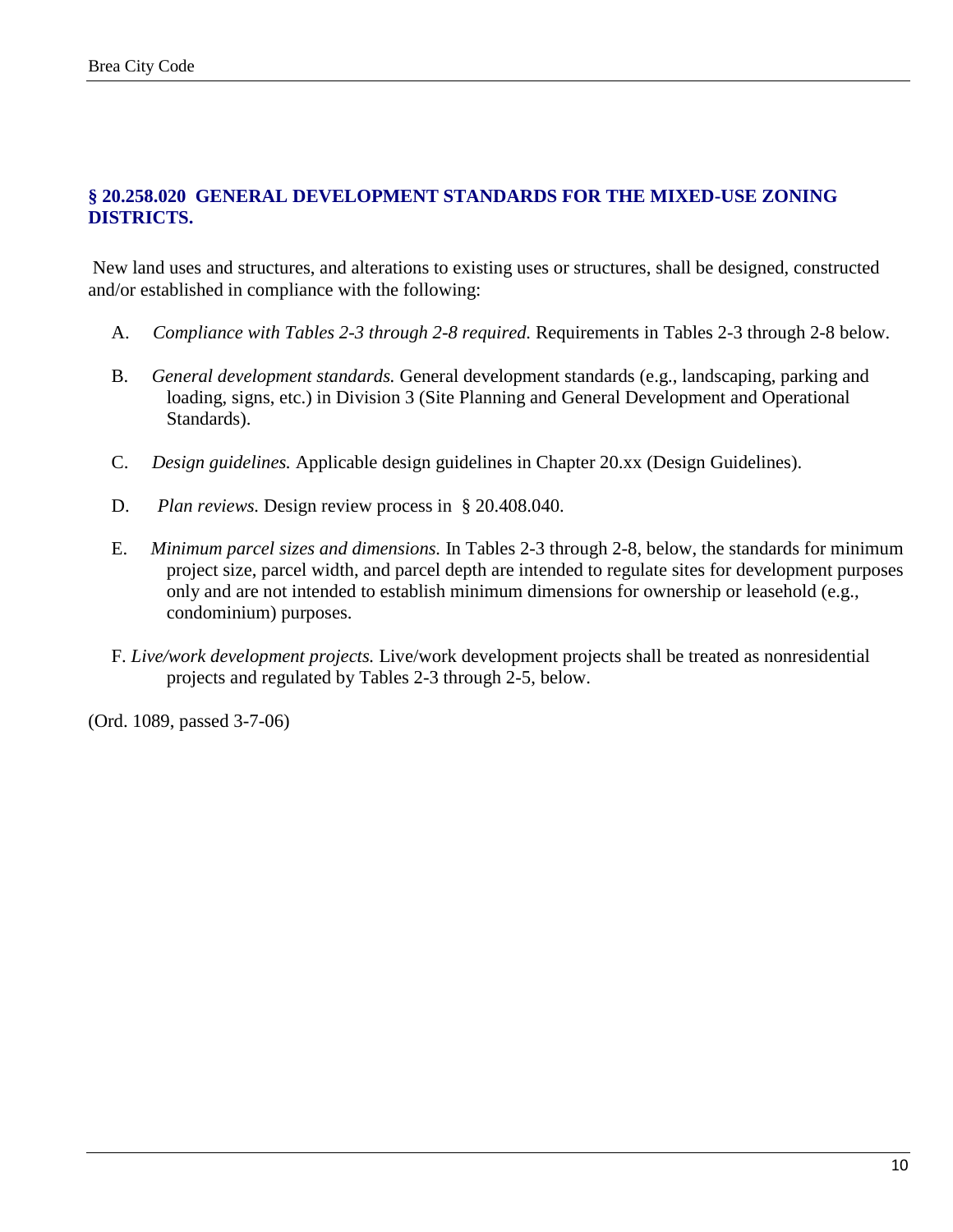| <b>TABLE 2-3</b>                                                                                     |                              |                        |
|------------------------------------------------------------------------------------------------------|------------------------------|------------------------|
| DEVELOPMENT STANDARDS FOR MIXED-USE AND NONRESIDENTIAL PROJECTS IN                                   |                              |                        |
| MIXED-USE I ZONING DISTRICT<br>DEVELOPMENT STANDARDS                                                 | $MU-I$                       | <b>NOTES</b>           |
| Minimum project size (1)                                                                             | 7,000 square feet            | (1)<br>The standards   |
| Minimum parcel width (1)                                                                             | 50 feet                      | for minimum project    |
| Minimum parcel depth (1)                                                                             | 120 feet                     | size, parcel width and |
| Minimum/maximum allowable density range for                                                          | 12.1 to 50 $du/acre$         | parcel depth are       |
| residential uses                                                                                     |                              | intended to regulate   |
| Maximum floor area ratio (FAR) for nonresidential uses                                               | 3.00                         | sites for development  |
| Minimum setbacks                                                                                     |                              | purposes only and are  |
| Front and street side along Ash Street, Birch Street, Brea                                           | None permitted               | not intended to        |
| Boulevard and Imperial Highway                                                                       | $(A)$ , except for           | establish minimum      |
|                                                                                                      | allowable plazas             | dimensions for         |
|                                                                                                      | and outdoor                  | ownership or leasehold |
|                                                                                                      | dining areas/uses            | (e.g. condominium)     |
| Front                                                                                                | None                         | purposes.              |
| Side (interior, each)                                                                                |                              |                        |
| Single-story                                                                                         | None $(B)$                   |                        |
| Second-story and above, if residential                                                               | 10 feet $(B)$                |                        |
| Side, street                                                                                         | None                         |                        |
| Side, adjoining, residential uses                                                                    | 10 feet $(C)$                |                        |
| Rear, if nonresidential adjoining nonresidential                                                     | None $(D)$                   |                        |
| Rear, if residential or if nonresidential adjoining                                                  | 10 feet $(D)$                |                        |
| residential uses                                                                                     |                              |                        |
| Parking area setbacks (front and street side). (No parking                                           | 5 feet                       |                        |
| adjacent to Brea Boulevard or Imperial Highway allowed,                                              |                              |                        |
| except in the upper floors of a parking structure.)                                                  |                              |                        |
| Minimum distance between structures located on the                                                   | None                         |                        |
| same parcel                                                                                          |                              |                        |
| Maximum structure height                                                                             | 100 feet                     |                        |
| Minimum common residential open space for multi-                                                     | $\overline{75}$ square feet/ |                        |
| family dwellings. (The minimum dimension shall be 15                                                 | dwelling unit                |                        |
| feet.)                                                                                               |                              |                        |
| Minimum private residential open space for multi-family                                              | 50 square feet/              |                        |
| dwellings. (The minimum dimension shall be 5 feet.)                                                  | dwelling unit                |                        |
| <b>NOTE:</b> The letters $(A)$ , $(B)$ , $(C)$ and $(D)$ refer to the graphics following this Table. |                              |                        |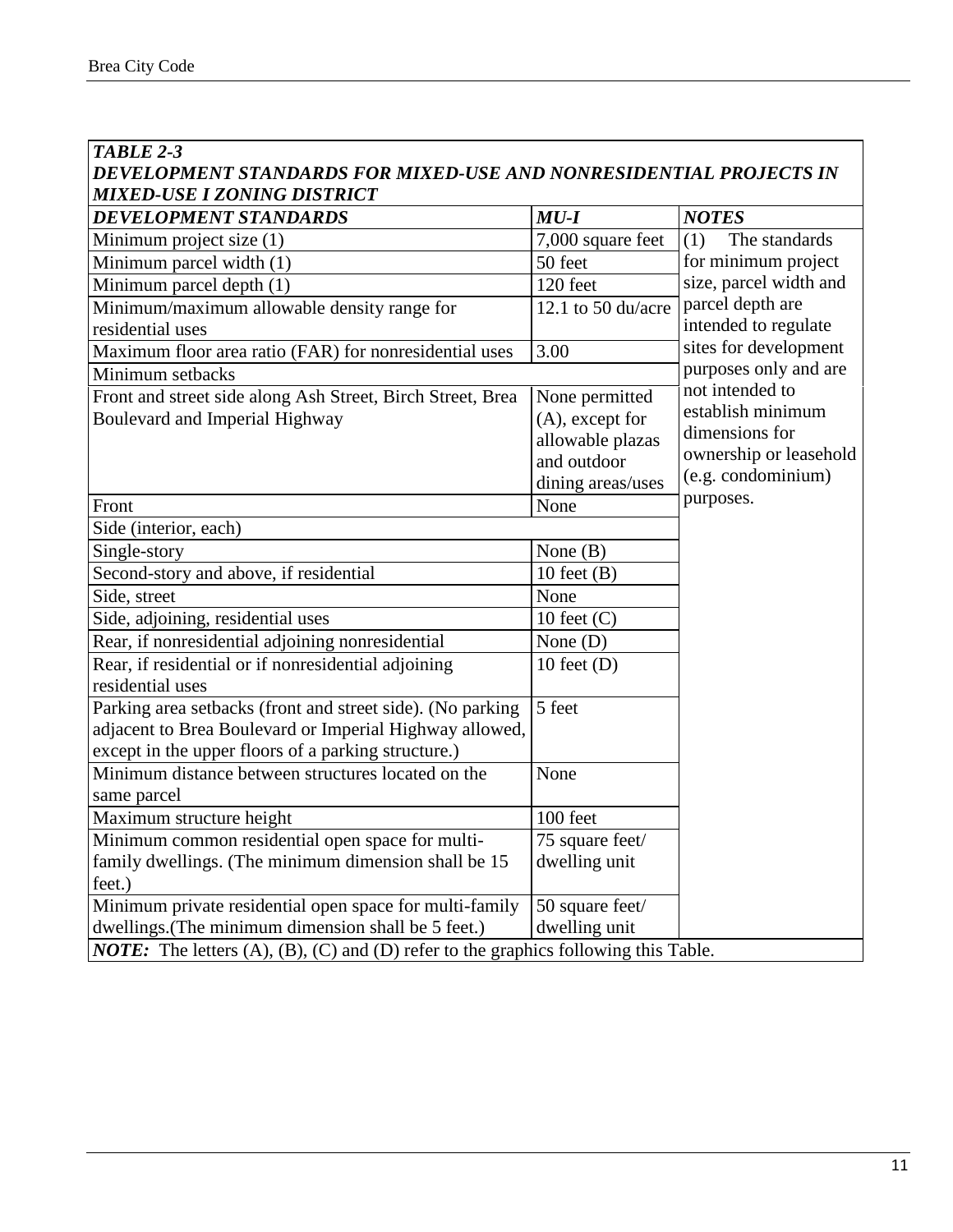| TABLE 2-3                                                          |                                           |  |  |  |
|--------------------------------------------------------------------|-------------------------------------------|--|--|--|
| DEVELOPMENT STANDARDS FOR MIXED-USE AND NONRESIDENTIAL PROJECTS IN |                                           |  |  |  |
| <b>MIXED-USE I ZONING DISTRICT</b>                                 |                                           |  |  |  |
| DEVELOPMENT STANDARDS                                              | $MU-I$                                    |  |  |  |
| Accessory structures                                               | Section 20.08.035.F and Section 20.xx.xxx |  |  |  |
| Landscaping                                                        | Section 20.236.040.M                      |  |  |  |
| Lighting                                                           | Section 20.08.040.C.5 and Section         |  |  |  |
|                                                                    | 20.220.040.L                              |  |  |  |
| Parking and loading                                                | Section 20.08.040                         |  |  |  |
| <b>Signs</b>                                                       | Section 20.28                             |  |  |  |
| Walls and fences                                                   | Section 20.236.040.E and Section          |  |  |  |
|                                                                    | 20.220.040.F                              |  |  |  |

MIXED USE AND NONRESIDENTIAL PROJECTS IN MU-I ZONING DISTRICT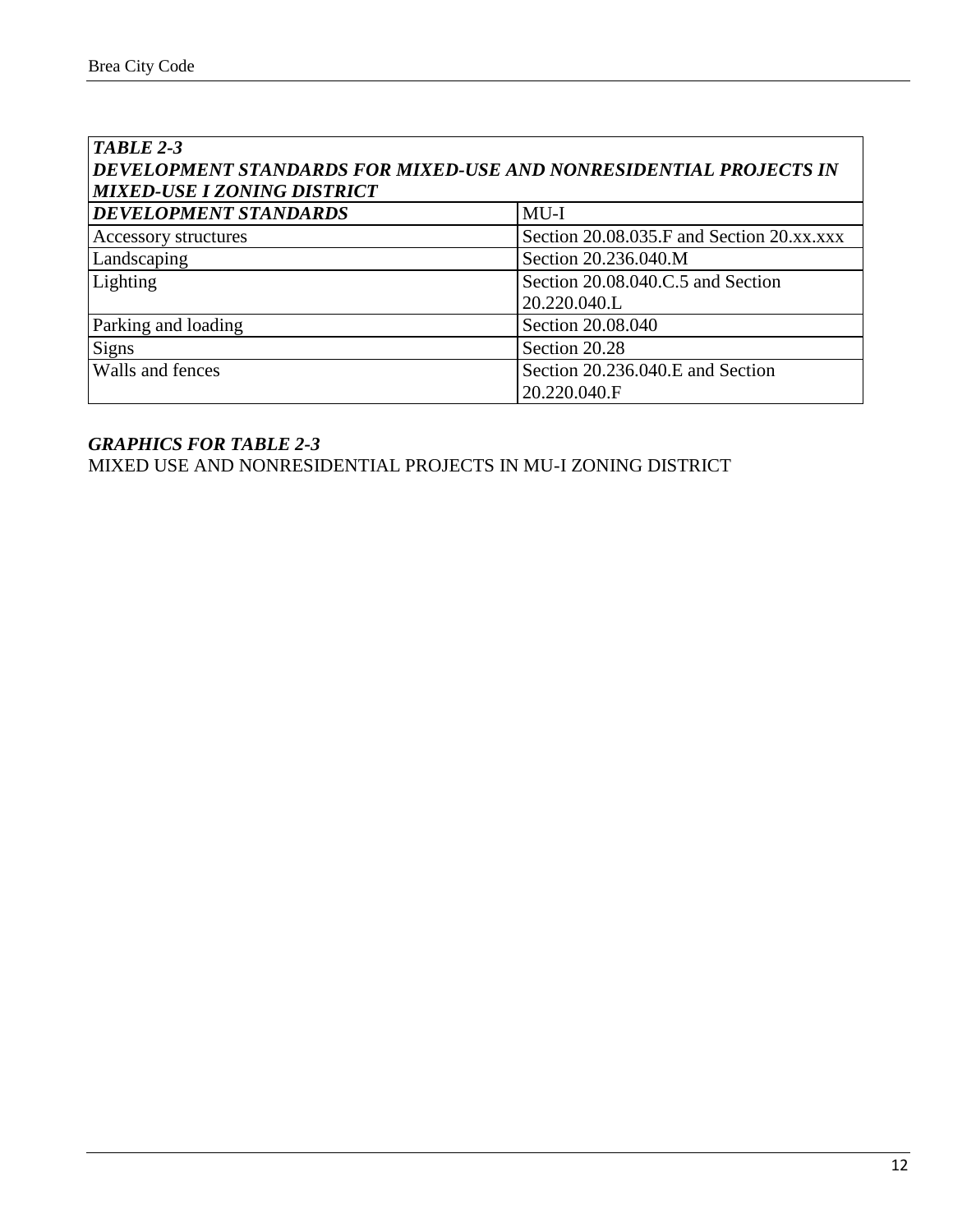| TABLE 2-4                                                                              |                          |                                              |
|----------------------------------------------------------------------------------------|--------------------------|----------------------------------------------|
| DEVELOPMENT STANDARDS FOR MIXED-USE AND NONRESIDENTIAL PROJECTS IN                     |                          |                                              |
| MIXED-USE II ZONING DISTRICT                                                           |                          |                                              |
| <b>DEVELOPMENT STANDARDS</b>                                                           | $MU-II$                  | <b>NOTES</b>                                 |
| Minimum project size (1)                                                               | 10,000 square feet $(1)$ | The standards                                |
| Minimum parcel width (1)                                                               | 100 feet                 | for minimum project                          |
| Minimum parcel depth (1)                                                               | 200 feet                 | size, parcel width and                       |
| Minimum/maximum allowable density range for                                            | 6.1 to 40 du/acre        | parcel depth are                             |
| residential uses                                                                       |                          | intended to regulate                         |
| Maximum floor area ratio (FAR) for nonresidential uses                                 | 2.00                     | sites for development                        |
| Minimum setbacks                                                                       |                          | purposes only and are                        |
| Front                                                                                  | None                     | not intended to                              |
| Side (interior, each)                                                                  |                          | establish minimum<br>dimensions for          |
| Single-story                                                                           | None $(E)$               |                                              |
| Second-story and above, if residential                                                 | 10 feet $(E)$            | ownership or leasehold<br>(e.g. condominium) |
| Side, street                                                                           | None                     | purposes.                                    |
| Side, adjoining, residential uses                                                      | 10 feet $(F)$            |                                              |
| Rear, if nonresidential adjoining nonresidential                                       | None $(G)$               |                                              |
| Rear, if residential or if nonresidential adjoining                                    | 10 feet $(G)$            |                                              |
| residential uses                                                                       |                          |                                              |
| Parking area setbacks (front and street side)                                          | 15 feet                  |                                              |
| Minimum distance between structures located on the                                     | None                     |                                              |
| same parcel                                                                            |                          |                                              |
| Maximum structure height                                                               | 60 feet                  |                                              |
| Minimum common residential open space for multi-                                       | 75 square feet/          |                                              |
| family dwellings. (The minimum dimension shall be 15                                   | dwelling unit            |                                              |
| feet.)                                                                                 |                          |                                              |
| Minimum private residential open space for multi-family                                | 50 square feet/          |                                              |
| dwellings. (The minimum dimension shall be 5 feet.)                                    | dwelling unit            |                                              |
| <b>NOTE:</b> The letters (E), (F), and (G) refer to the graphics following this Table. |                          |                                              |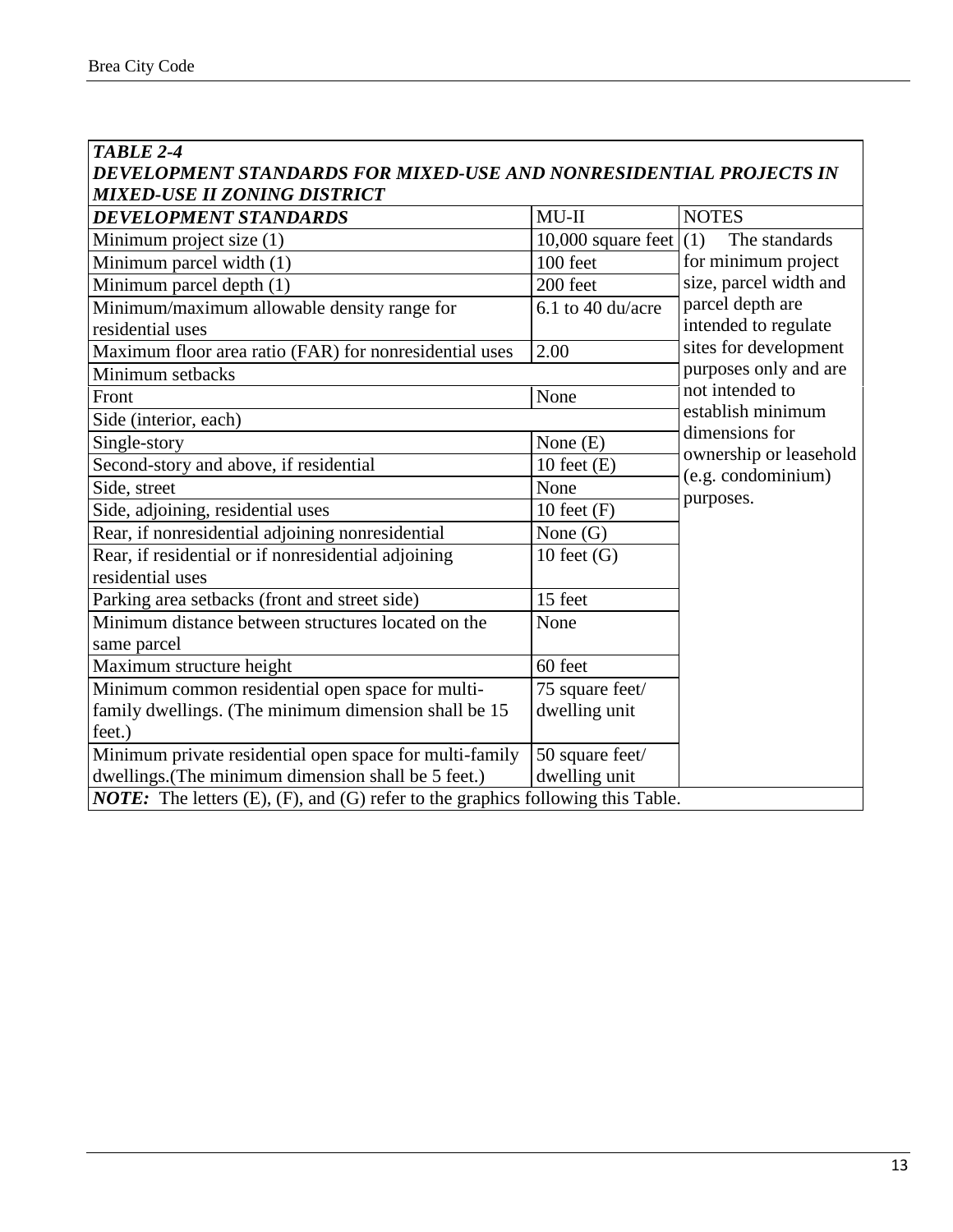| TABLE 2-4                                                          |                                           |  |  |  |
|--------------------------------------------------------------------|-------------------------------------------|--|--|--|
| DEVELOPMENT STANDARDS FOR MIXED-USE AND NONRESIDENTIAL PROJECTS IN |                                           |  |  |  |
| <b>MIXED-USE II ZONING DISTRICT</b>                                |                                           |  |  |  |
| <b>DEVELOPMENT STANDARDS</b>                                       | $MU-II$                                   |  |  |  |
| Accessory structures                                               | Section 20.08.035.F and Section 20.xx.xxx |  |  |  |
| Landscaping                                                        | Section 20.236.040.M                      |  |  |  |
| Lighting                                                           | Section 20.08.040.C.5 and Section         |  |  |  |
|                                                                    | 20.220.040.L                              |  |  |  |
| Parking and loading                                                | Section 20.08.040                         |  |  |  |
| <b>Signs</b>                                                       | Section 20.28                             |  |  |  |
| Walls and fences                                                   | Section 20.236.040.E and Section          |  |  |  |
|                                                                    | 20.220.040.F                              |  |  |  |

## *GRAPHICS FOR TABLE 2-4* MIXED-USE PROJECTS IN MU-II ZONING DISTRICT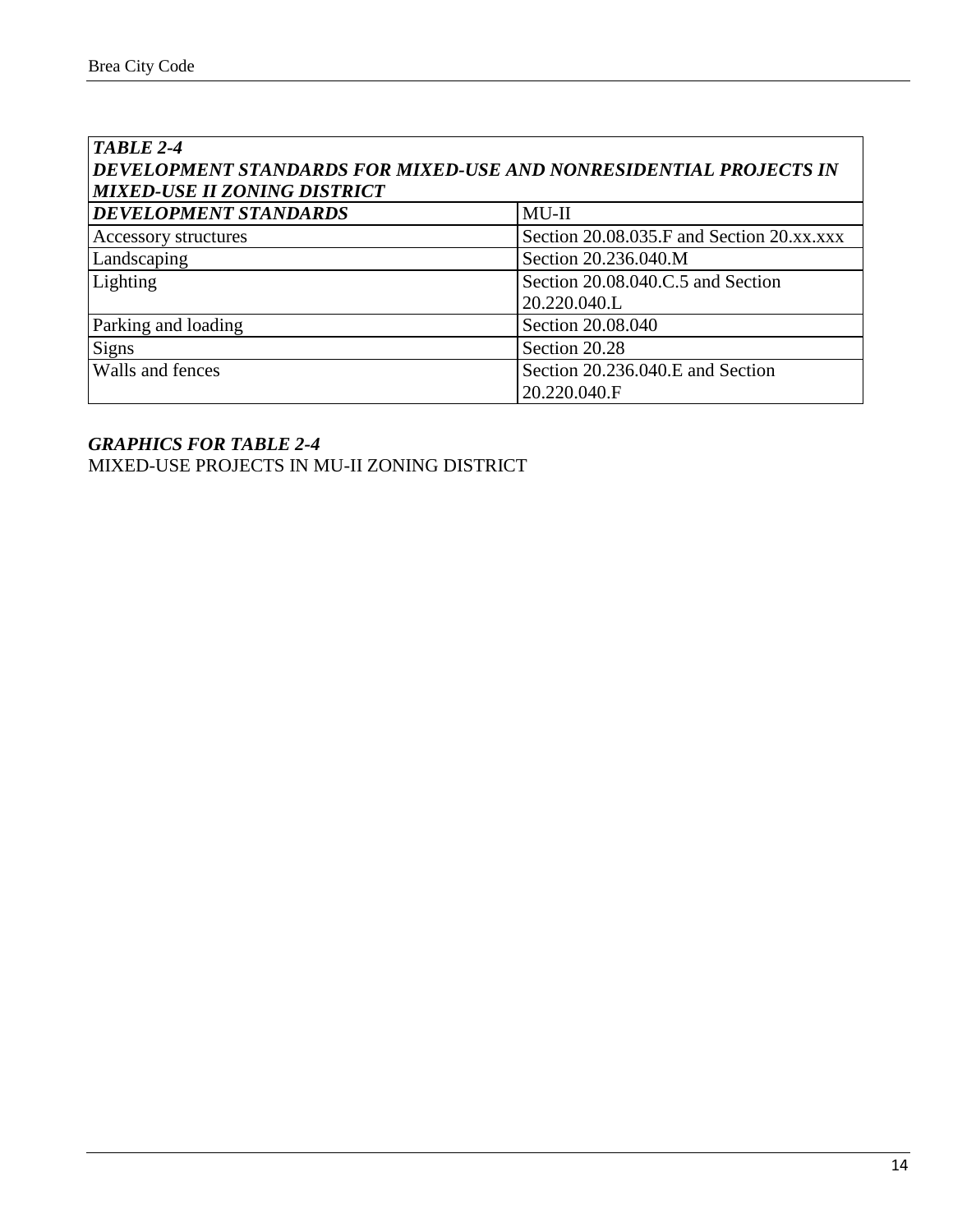#### *TABLE 2-5 DEVELOPMENT STANDARDS FOR MIXED-USE AND NONRESIDENTIAL PROJECTS IN MIXED-USE III ZONING DISTRICT*

| <b>DEVELOPMENT STANDARDS</b>                                                                                 | $MU-III$          | <b>NOTES</b>           |  |
|--------------------------------------------------------------------------------------------------------------|-------------------|------------------------|--|
| Minimum project size (1)                                                                                     | 7,000 square feet | (1)<br>The standards   |  |
| Minimum parcel width (1)                                                                                     | 50 feet           | for minimum project    |  |
| Minimum parcel depth (1)                                                                                     | 120 feet          | size, parcel width and |  |
| Minimum/maximum allowable density range for                                                                  | 6.1 to 18 du/acre | parcel depth are       |  |
| residential uses                                                                                             |                   | intended to regulate   |  |
| Maximum floor area ratio (FAR) for nonresidential uses                                                       | 1.00              | sites for development  |  |
| Minimum setbacks                                                                                             |                   | purposes only and are  |  |
| Front and street side along Brea Boulevard and Imperial Highway                                              |                   | not intended to        |  |
| Parcels of less than one acre                                                                                | None permitted    | establish minimum      |  |
|                                                                                                              | (H), except for   | dimensions for         |  |
|                                                                                                              | allowable plazas  | ownership or leasehold |  |
|                                                                                                              | and outdoor       | (e.g. condominium)     |  |
|                                                                                                              | dining areas/uses | purposes.              |  |
| Parcels of one acre or greater                                                                               |                   |                        |  |
| At least 50% of the parcel frontage                                                                          | None permitted    |                        |  |
|                                                                                                              | (I)               |                        |  |
| Up to 50% of the parcel frontage. (No parking within                                                         | May maintain an   |                        |  |
| setback allowed.)                                                                                            | average setback   |                        |  |
|                                                                                                              | of 10 feet $(I)$  |                        |  |
| Front, other than Brea Boulevard or Imperial Highway                                                         | None              |                        |  |
| Side (interior, each)                                                                                        |                   |                        |  |
| Single-story                                                                                                 | None $(J)$        |                        |  |
| Second-story and above, if residential                                                                       | 10 feet $(J)$     |                        |  |
| Side, street, other than Brea Boulevard or Imperial                                                          | None              |                        |  |
| Highway                                                                                                      |                   |                        |  |
| Side, adjoining, residential uses                                                                            | 5 feet, average   |                        |  |
|                                                                                                              | (K)               |                        |  |
| Rear, if nonresidential adjoining nonresidential                                                             | None $(L)$        |                        |  |
| Rear, if residential or if nonresidential adjoining                                                          | 10 feet $(L)$     |                        |  |
| residential uses                                                                                             |                   |                        |  |
| Parking area setbacks (front and street side). (No parking                                                   | 5 feet            |                        |  |
| adjacent to Brea Boulevard or Imperial Highway allowed,                                                      |                   |                        |  |
| except in the upper floors of a parking structure.)                                                          |                   |                        |  |
| <b>NOTE:</b> The letters $(H)$ , $(I)$ , $(J)$ , $(K)$ and $(L)$ refer to the graphics following this Table. |                   |                        |  |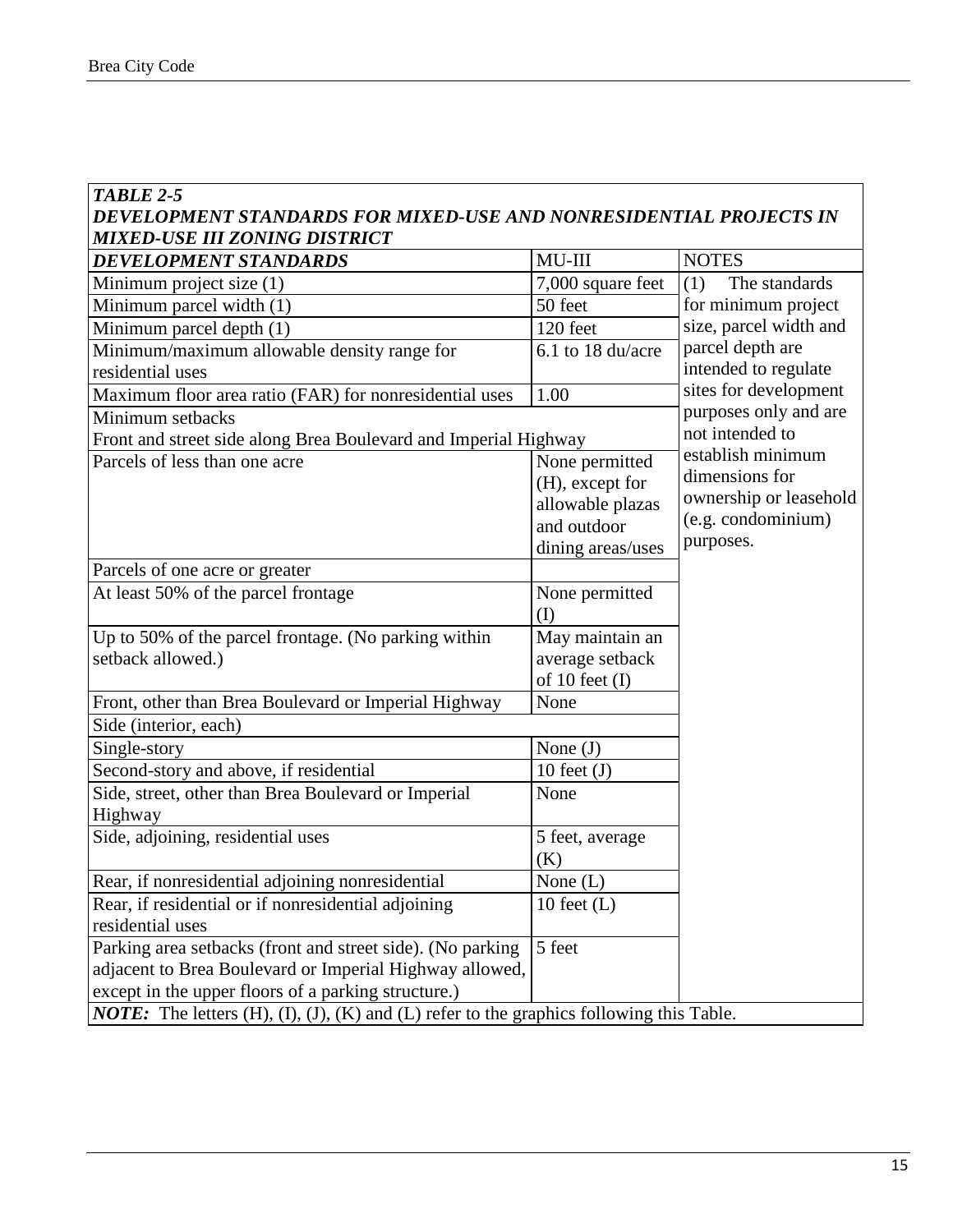| <b>TABLE 2-5</b>                                                   |                                   |                                           |
|--------------------------------------------------------------------|-----------------------------------|-------------------------------------------|
| DEVELOPMENT STANDARDS FOR MIXED-USE AND NONRESIDENTIAL PROJECTS IN |                                   |                                           |
| MIXED-USE III ZONING DISTRICT                                      |                                   |                                           |
| <b>DEVELOPMENT STANDARDS</b>                                       | $MU-III$                          | <b>NOTES</b>                              |
| Minimum distance between structures located on the                 | None                              |                                           |
| same parcel                                                        |                                   |                                           |
| Maximum structure height                                           | 35 feet                           |                                           |
| Minimum common residential open space for multi-                   | 75 square feet/                   |                                           |
| family dwellings. (The minimum dimension shall be 15               | dwelling unit                     |                                           |
| feet.)                                                             |                                   |                                           |
| Minimum private residential open space for multi-family            | 50 square feet/                   |                                           |
| dwellings. (The minimum dimension shall be 5 feet.)                | dwelling unit                     |                                           |
| Maximum parcel coverage                                            | 65%                               |                                           |
| Accessory structures                                               |                                   | Section 20.08.035.F and Section 20.xx.xxx |
| Landscaping                                                        | Section 20.236.040.M              |                                           |
| Lighting                                                           | Section 20.08.040.C.5 and Section |                                           |
|                                                                    | 20.220.040.L                      |                                           |
| Parking and Loading                                                | Section 20.08.040                 |                                           |
| <b>Signs</b>                                                       | Section 20.28                     |                                           |
| Walls and fences                                                   | Section 20.236.040.E and Section  |                                           |
|                                                                    | 20.220.040.F                      |                                           |

MIXED-USE PROJECTS IN MU-III ZONING DISTRICT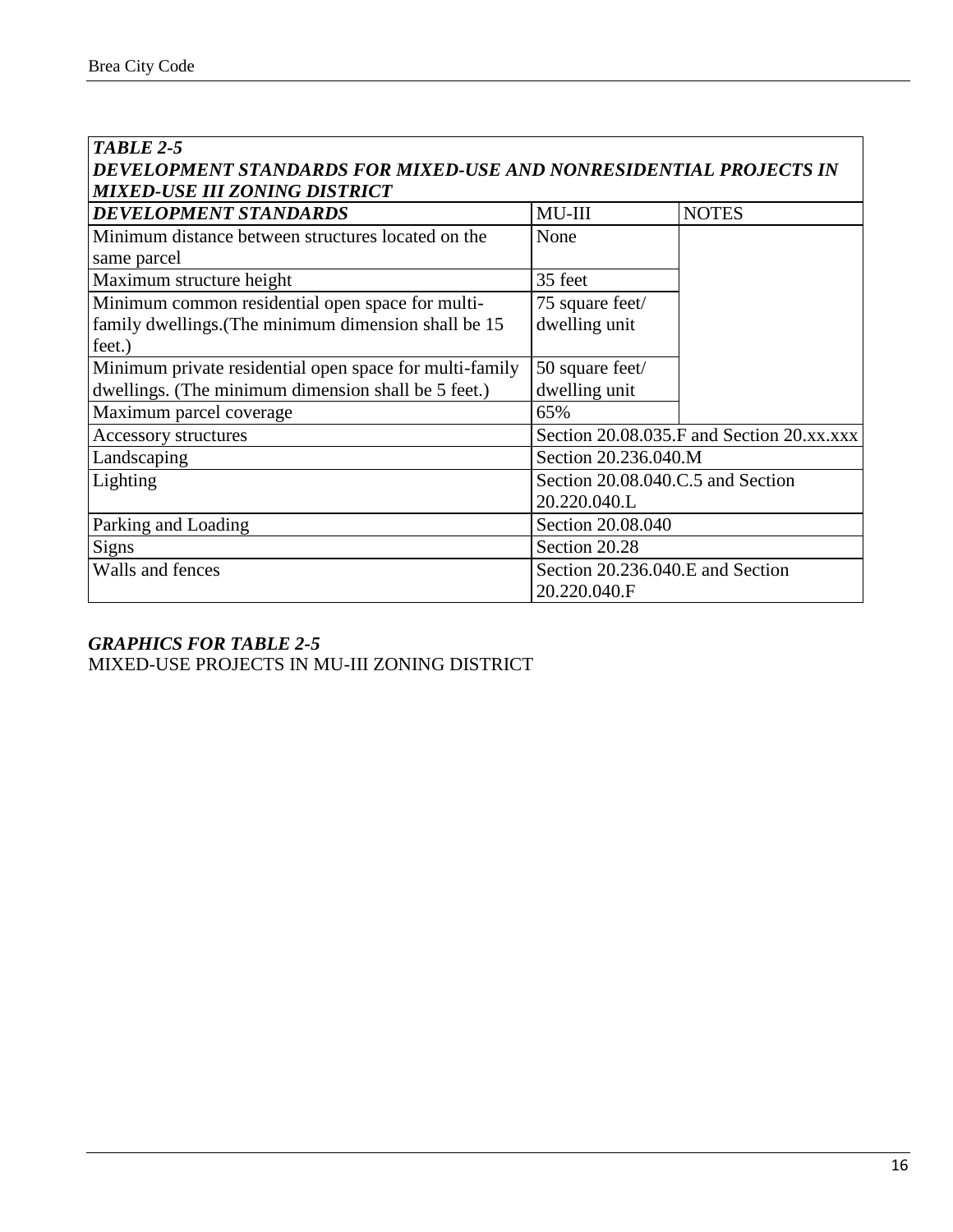#### *TABLE 2-6 DEVELOPMENT STANDARDS FOR "STAND ALONE" RESIDENTIAL PROJECTS IN MIXED-USE I ZONING DISTRICT*

| <b>DEVELOPMENT STANDARDS</b>                                                                           | $MU-I$           | <b>NOTES</b>                                                      |  |
|--------------------------------------------------------------------------------------------------------|------------------|-------------------------------------------------------------------|--|
| Minimum project size (1)                                                                               | $2,500$ square   | (1)<br>The standards for                                          |  |
|                                                                                                        | feet             | minimum project size, parcel                                      |  |
| Minimum parcel width (1)                                                                               | None             | width and parcel depth are                                        |  |
| Minimum parcel depth (1)                                                                               | None             | intended to regulate sites for                                    |  |
| Minimum/maximum allowable density range for                                                            | 12.1 to 50       | development purposes only and                                     |  |
| residential uses                                                                                       | du/acre          | are not intended to establish                                     |  |
| Maximum floor area ratio (FAR) for                                                                     | 3.00             | minimum dimensions for                                            |  |
| nonresidential uses                                                                                    |                  | ownership or leasehold (e.g.                                      |  |
| Minimum setbacks (2) front and street side along Ash Street, Birch                                     |                  | condominium) purposes.                                            |  |
| Street, Brea Boulevard and Imperial Highway                                                            |                  | For structures located on<br>(2)                                  |  |
| Single-story                                                                                           | $5$ feet $(M)$   | Ash Street, Birch Street, or Brea                                 |  |
| Second-story and above                                                                                 | 10 feet $(M)$    | Boulevard, north of Imperial                                      |  |
| Front $(3)$                                                                                            | 15 feet $(N)$    | Highway, there is no minimum                                      |  |
| Side (interior, each)                                                                                  | $5$ feet $(O)$   | setback requirement. All other<br>setbacks shall be measured from |  |
| Side, street (3)                                                                                       | 15 feet $(O)$    | the structure face to the nearest                                 |  |
| Side, adjoining, residential uses                                                                      | 10 feet $(O)$    | property line.                                                    |  |
| Rear                                                                                                   | $5$ feet $(P)$   | Low level patio walls may<br>(3)                                  |  |
| Rear, adjoining nonresidential uses                                                                    | 10 feet $(P)$    | encroach into the required front                                  |  |
| Parking area setbacks (front and street side). (No                                                     | 5 feet           | or street side setback up to a                                    |  |
| parking adjacent to Brea Boulevard or Imperial                                                         |                  | maximum of 5 feet.                                                |  |
| Highway allowed, except in the upper floors of a                                                       |                  | (4)<br>In projects with                                           |  |
| parking structure.)                                                                                    |                  | subterranean parking, structure                                   |  |
| Minimum distance between structures located on                                                         | None             | heights shall be measured from                                    |  |
| the same parcel                                                                                        |                  | the top of the parking deck. For                                  |  |
| Maximum structure height (4)                                                                           | 100 feet         | structures located on Ash Street,                                 |  |
| Minimum common open space for multi-family                                                             | 100 square feet/ | Birch Street, or Brea Boulevard,                                  |  |
| dwellings.(The minimum dimension shall be 15                                                           | dwelling unit    | the maximum structure height                                      |  |
| feet.)                                                                                                 |                  | shall be 55 feet.                                                 |  |
| Minimum private open space for multi-family                                                            | 75 square feet/  |                                                                   |  |
| dwellings. (The minimum dimension shall be 8                                                           | dwelling unit    |                                                                   |  |
| feet.)                                                                                                 |                  |                                                                   |  |
| <b>NOTE:</b> The letters $(M)$ , $(N)$ , $(O)$ , and $(P)$ refer to the graphics following this Table. |                  |                                                                   |  |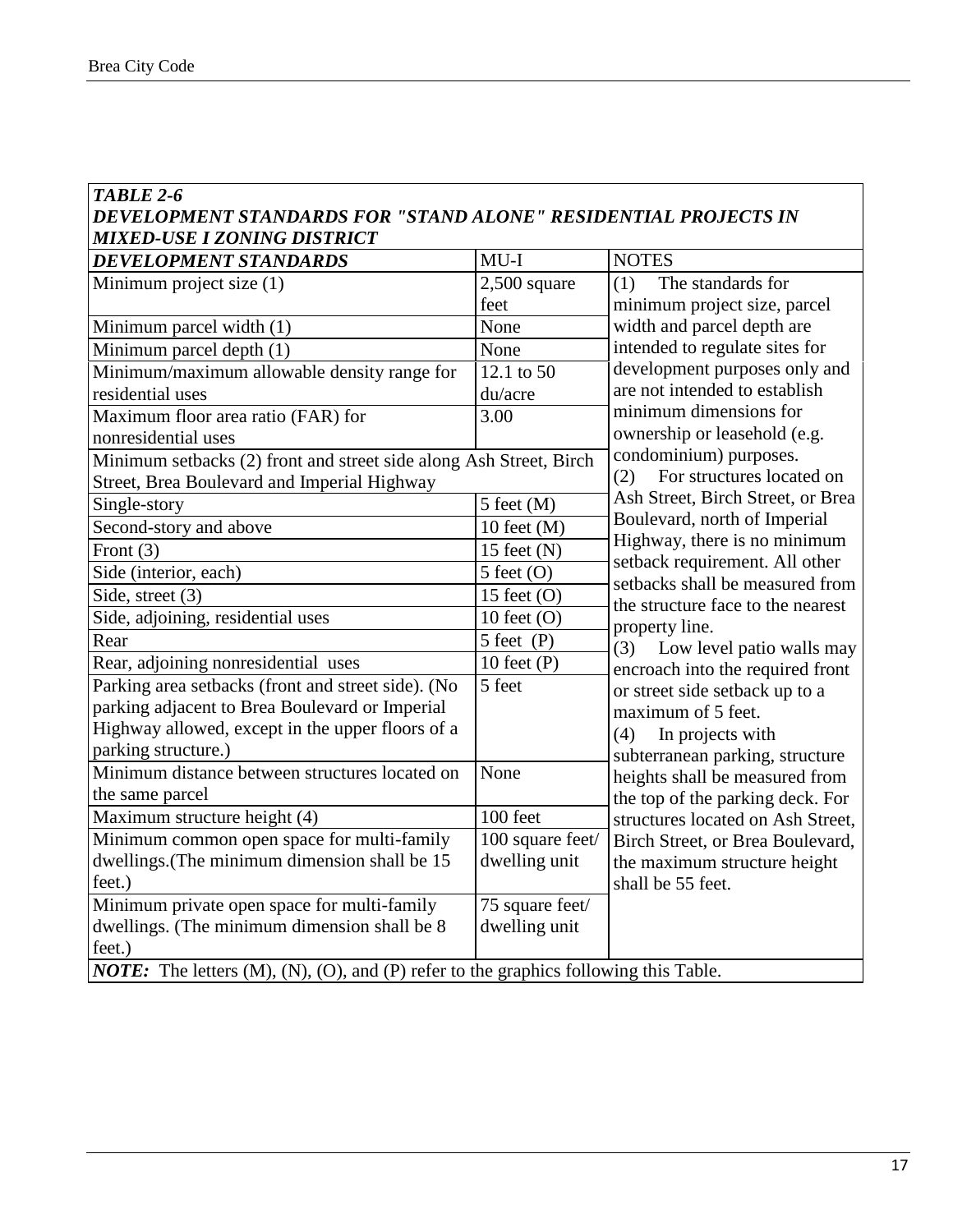| TABLE 2-6<br>DEVELOPMENT STANDARDS FOR "STAND ALONE" RESIDENTIAL PROJECTS IN<br><b>MIXED-USE I ZONING DISTRICT</b> |                                           |  |
|--------------------------------------------------------------------------------------------------------------------|-------------------------------------------|--|
| <b>DEVELOPMENT STANDARDS</b>                                                                                       | $MU-I$                                    |  |
| Accessory structures                                                                                               | Section 20.08.035.F and Section 20.xx.xxx |  |
| Landscaping                                                                                                        | Section 20.236.040.M                      |  |
| Lighting                                                                                                           | Section 20.08.040.C.5 and Section         |  |
|                                                                                                                    | 20.220.040.L                              |  |
| Parking and loading                                                                                                | Section 20.08.040                         |  |
| <b>Signs</b>                                                                                                       | Section 20.28                             |  |
| Walls and fences                                                                                                   | Section 20.236.040.E and Section          |  |
|                                                                                                                    | 20.220.040.F                              |  |

"STAND ALONE" RESIDENTIAL PROJECTS IN MU-I ZONING DISTRICT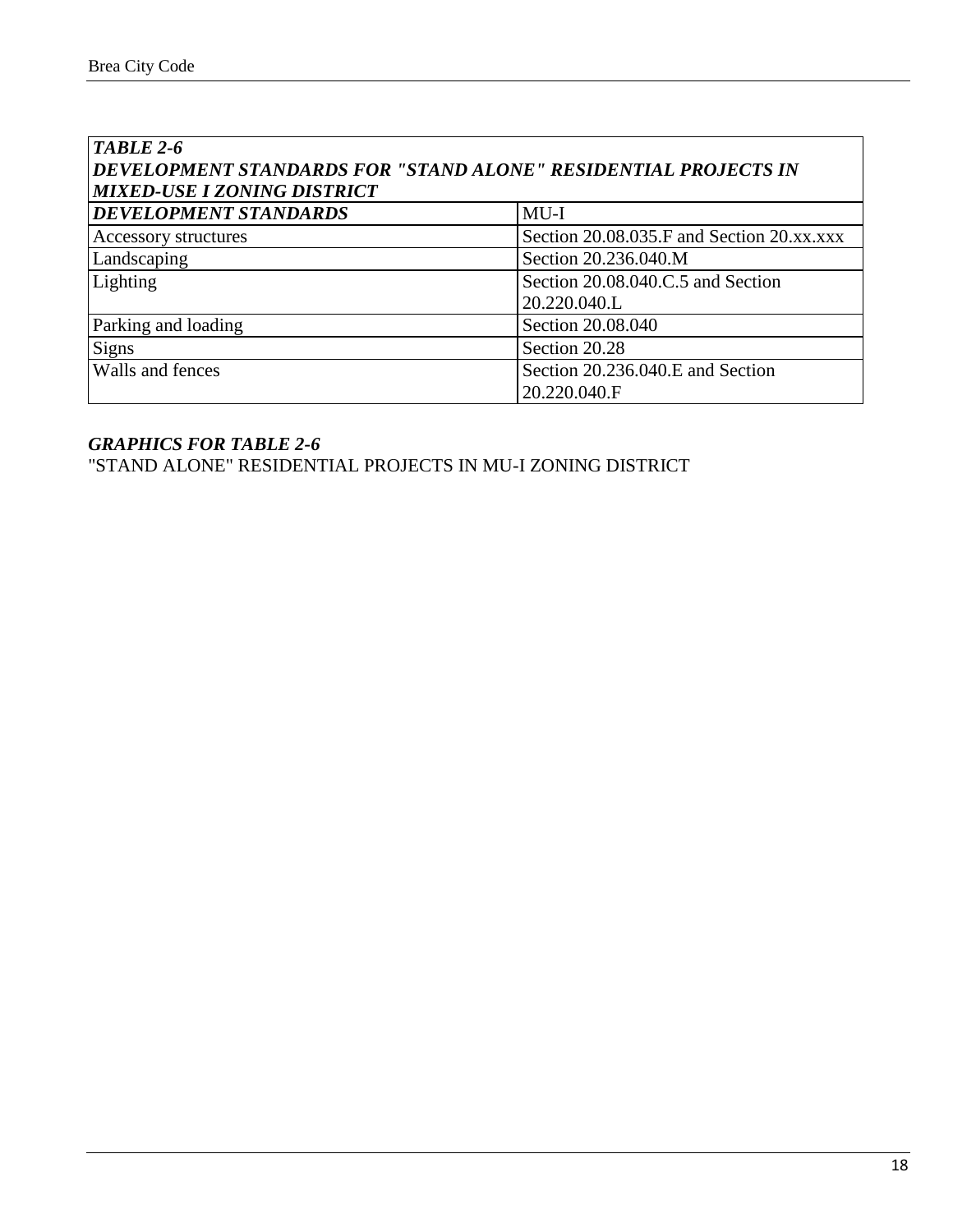| <b>TABLE 2-7</b>                                                                               |                                                |                                                                    |  |  |
|------------------------------------------------------------------------------------------------|------------------------------------------------|--------------------------------------------------------------------|--|--|
| DEVELOPMENT STANDARDS FOR "STAND ALONE" RESIDENTIAL PROJECTS IN                                |                                                |                                                                    |  |  |
| <b>MIXED-USE II ZONING DISTRICT</b>                                                            |                                                |                                                                    |  |  |
| <b>DEVELOPMENT STANDARDS</b>                                                                   | $MU-II$                                        | <b>NOTES</b>                                                       |  |  |
| Minimum project size (1)                                                                       | $2,500$ square                                 | (1)<br>The standards for                                           |  |  |
|                                                                                                | feet                                           | minimum project size, parcel                                       |  |  |
| Minimum parcel width (1)                                                                       | None                                           | width and parcel depth are                                         |  |  |
| Minimum parcel depth (1)                                                                       | None                                           | intended to regulate sites for                                     |  |  |
| Minimum/maximum allowable density range for                                                    | 6.1 to 40                                      | development purposes only and                                      |  |  |
| residential uses                                                                               | du/acre                                        | are not intended to establish                                      |  |  |
| Maximum floor area ratio (FAR) for                                                             | 2.00                                           | minimum dimensions for                                             |  |  |
| nonresidential uses                                                                            |                                                | ownership or leasehold (e.g.                                       |  |  |
| Minimum setbacks                                                                               |                                                | condominium) purposes.                                             |  |  |
| Front $(2)$                                                                                    | 15 feet $(Q)$                                  | Low level patio walls may<br>(2)                                   |  |  |
| Side (interior, each)                                                                          | $5$ feet $(R)$                                 | encroach into the required front<br>or street side setback up to a |  |  |
| Side, street (2)                                                                               | 15 feet $(R)$                                  | maximum of 5 feet.                                                 |  |  |
| Side, adjoining, nonresidential uses                                                           | 10 feet $(R)$                                  | (3)<br>In projects with                                            |  |  |
| Rear                                                                                           | 15 feet $(S)$                                  | subterranean parking, structure                                    |  |  |
| Rear, adjoining nonresidential uses                                                            | $20$ feet $(S)$                                | heights shall be measured from                                     |  |  |
| Parking area setbacks (front and street side)                                                  | 15 feet                                        | the top of the parking deck.                                       |  |  |
| Minimum distance between structures located on<br>the same parcel                              | None                                           |                                                                    |  |  |
| Maximum structure height (3)                                                                   | 60 feet                                        |                                                                    |  |  |
| Minimum common open space for multi-family                                                     | 100 square feet/                               |                                                                    |  |  |
| units.(The minimum dimension shall be 15 feet.)                                                | dwelling unit                                  |                                                                    |  |  |
| Minimum private open space for multi-family                                                    | 75 square feet/                                |                                                                    |  |  |
| units. (The minimum dimension shall be 8 feet.)                                                | dwelling unit                                  |                                                                    |  |  |
| Accessory structures                                                                           | Section 20.08.035.F and Section 20.xx.xxx      |                                                                    |  |  |
| Landscaping                                                                                    | Section 20.236.040.M                           |                                                                    |  |  |
| Lighting                                                                                       | Section 20.08.040.C.5 and Section 20.220.040.L |                                                                    |  |  |
| Parking and loading                                                                            | Section 20.08.040                              |                                                                    |  |  |
| Signs                                                                                          | Section 20.28                                  |                                                                    |  |  |
| Walls and fences                                                                               | Section 20.236.040.E and Section 20.220.040.F  |                                                                    |  |  |
| <b>NOTE:</b> The letters $(Q)$ , $(R)$ , and $(S)$ refer to the graphics following this Table. |                                                |                                                                    |  |  |

"STAND ALONE" RESIDENTIAL PROJECTS IN MU-II ZONING DISTRICT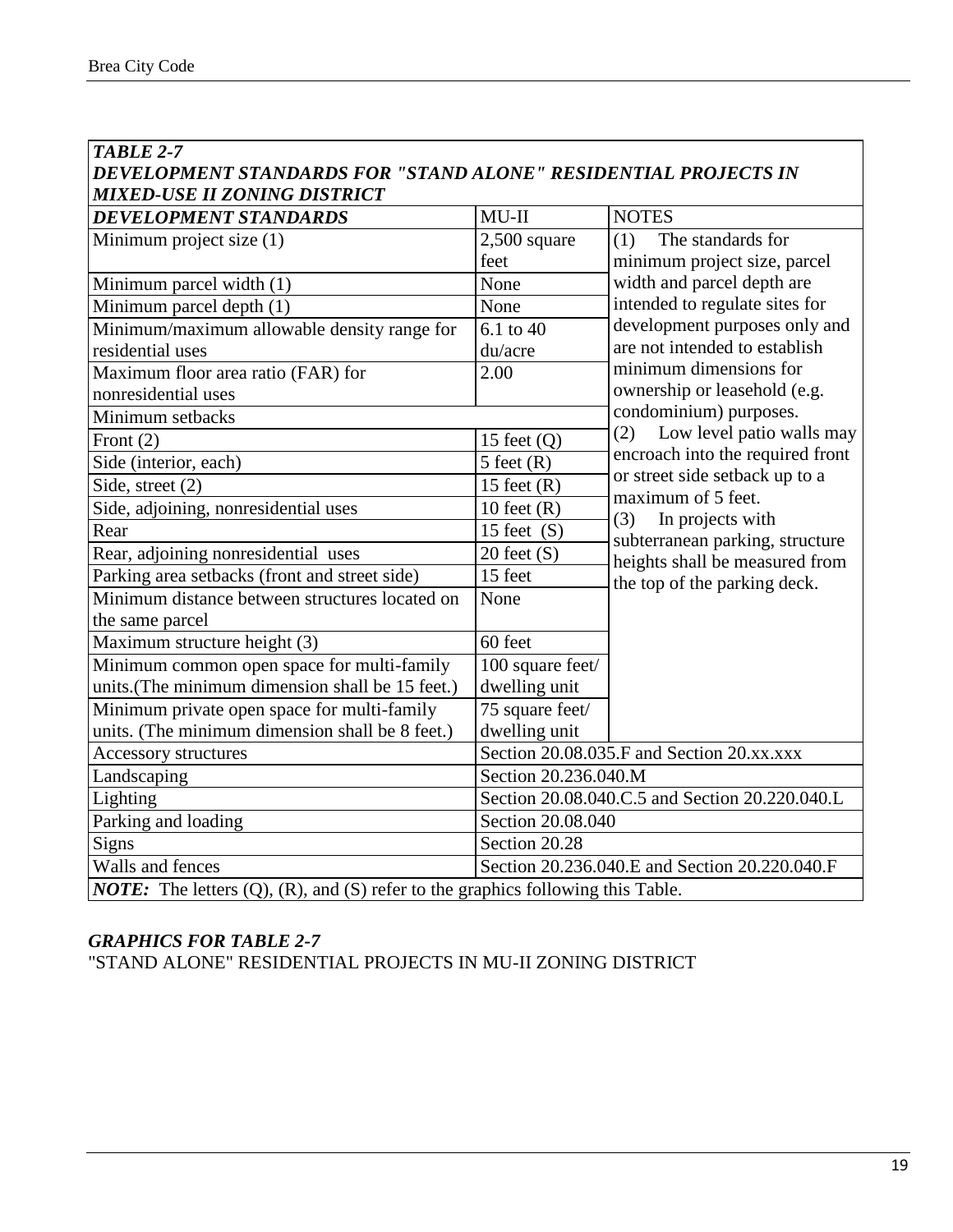| TABLE 2-8                                                                                                                                                                      |                                                                                       |                                                                                                                                   |  |
|--------------------------------------------------------------------------------------------------------------------------------------------------------------------------------|---------------------------------------------------------------------------------------|-----------------------------------------------------------------------------------------------------------------------------------|--|
| DEVELOPMENT STANDARDS FOR "STAND ALONE" RESIDENTIAL PROJECTS IN                                                                                                                |                                                                                       |                                                                                                                                   |  |
| <b>MIXED-USE III ZONING DISTRICT</b>                                                                                                                                           |                                                                                       |                                                                                                                                   |  |
| <b>DEVELOPMENT STANDARDS</b>                                                                                                                                                   | $MU-III$                                                                              | <b>NOTES</b>                                                                                                                      |  |
| Minimum project size (1)                                                                                                                                                       | 7,000 square feet                                                                     | The standards for<br>(1)                                                                                                          |  |
| Minimum parcel width (1)                                                                                                                                                       | 50 feet                                                                               | minimum project size,                                                                                                             |  |
| Minimum parcel depth (1)                                                                                                                                                       | 120 feet                                                                              | parcel width and parcel                                                                                                           |  |
| Minimum/maximum allowable density range for<br>residential uses                                                                                                                | 6.1 to 14 du/acre<br>(See Section<br>20.258.030.A.4)                                  | depth are intended to<br>regulate sites for<br>development purposes only                                                          |  |
| Maximum floor area ratio (FAR) for<br>nonresidential uses                                                                                                                      | 1.00                                                                                  | and are not intended to<br>establish minimum                                                                                      |  |
| Minimum setbacks. Front and street side along<br>Brea Boulevard and Imperial Highway                                                                                           | Stand alone<br>residential not<br>allowed on Brea<br>Boulevard or<br>Imperial Highway | dimensions for ownership or<br>leasehold (e.g.<br>condominium) purposes.<br>Low level patio walls<br>(2)<br>may encroach into the |  |
| Front, other than Brea Boulevard or Imperial<br>Highway (2)                                                                                                                    | 15 feet $(T)$                                                                         | required front or street side<br>setback up to a maximum of                                                                       |  |
| Side (interior, each)                                                                                                                                                          | $5$ feet $(U)$                                                                        | 5 feet.                                                                                                                           |  |
| Side, street other than Brea Boulevard or<br>Imperial Highway (2)                                                                                                              | 15 feet $(U)$                                                                         | (3)<br>In projects with<br>subterranean parking,                                                                                  |  |
| Side, adjoining, nonresidential uses                                                                                                                                           | 10 feet $(U)$                                                                         | structure heights shall be                                                                                                        |  |
| Rear                                                                                                                                                                           | 15 feet $(V)$                                                                         | measured from the top of                                                                                                          |  |
| Rear, adjoining nonresidential uses                                                                                                                                            | $20$ feet $(V)$                                                                       | the parking deck.                                                                                                                 |  |
| Parking area setbacks (front and street side). No<br>parking adjacent to Brea Boulevard or Imperial<br>Highway allowed, except in the upper floors of a<br>parking structure.) | 5 feet                                                                                |                                                                                                                                   |  |
| Minimum distance between structures located on<br>the same parcel                                                                                                              | None                                                                                  |                                                                                                                                   |  |
| Maximum structure height (3)                                                                                                                                                   | 35 feet                                                                               |                                                                                                                                   |  |
| Minimum common open space for multi-family                                                                                                                                     | 100 square feet/                                                                      |                                                                                                                                   |  |
| dwellings.(The minimum dimension shall be 15<br>feet.)                                                                                                                         | dwelling unit                                                                         |                                                                                                                                   |  |
| Minimum private open space for multi-family                                                                                                                                    | 75 square feet/                                                                       |                                                                                                                                   |  |
| dwellings. (The minimum dimension shall be 8<br>feet.)                                                                                                                         | dwelling unit                                                                         |                                                                                                                                   |  |
| Maximum parcel coverage (not including<br>parking decks)                                                                                                                       | 65%                                                                                   |                                                                                                                                   |  |
| <b>NOTE:</b> The letters (T), (U), and (V) refer to the graphics following this Table.                                                                                         |                                                                                       |                                                                                                                                   |  |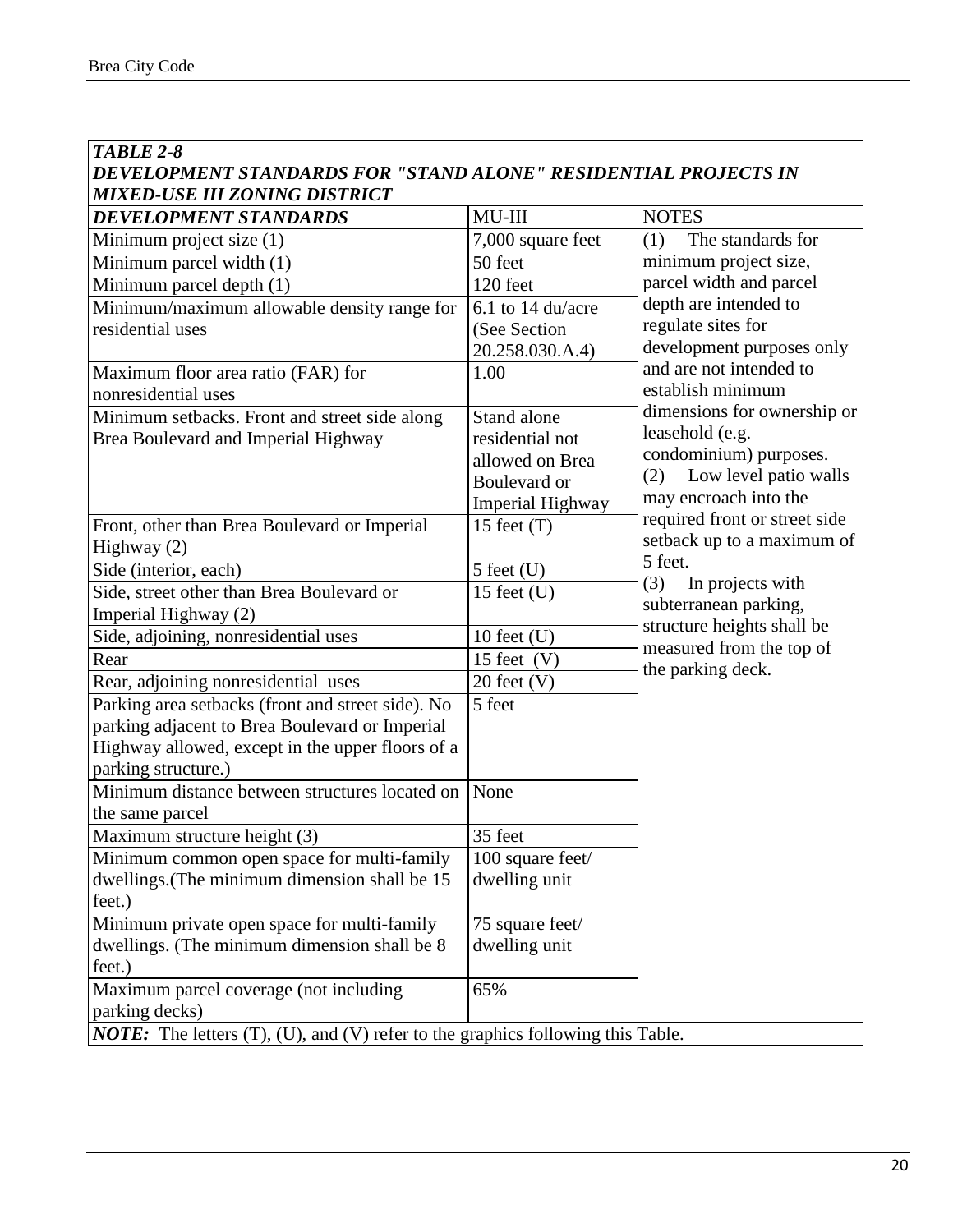| TABLE 2-8<br>DEVELOPMENT STANDARDS FOR "STAND ALONE" RESIDENTIAL PROJECTS IN<br><b>MIXED-USE III ZONING DISTRICT</b> |                                           |  |
|----------------------------------------------------------------------------------------------------------------------|-------------------------------------------|--|
| <b>DEVELOPMENT STANDARDS</b>                                                                                         | MU-III                                    |  |
| Accessory structures                                                                                                 | Section 20.08.035.F and Section 20.xx.xxx |  |
| Landscaping                                                                                                          | Section 20.236.040.M                      |  |
| Lighting                                                                                                             | Section 20.08.040.C.5 and Section         |  |
|                                                                                                                      | 20.220.040.L                              |  |
| Parking and loading                                                                                                  | Section 20.08.040                         |  |
| <b>Signs</b>                                                                                                         | Section 20.28                             |  |
| Walls and fences                                                                                                     | Section 20.236.040.E and Section          |  |
|                                                                                                                      | 20.220.040.F                              |  |

"STAND ALONE" RESIDENTIAL PROJECTS IN MU-III ZONING DISTRICT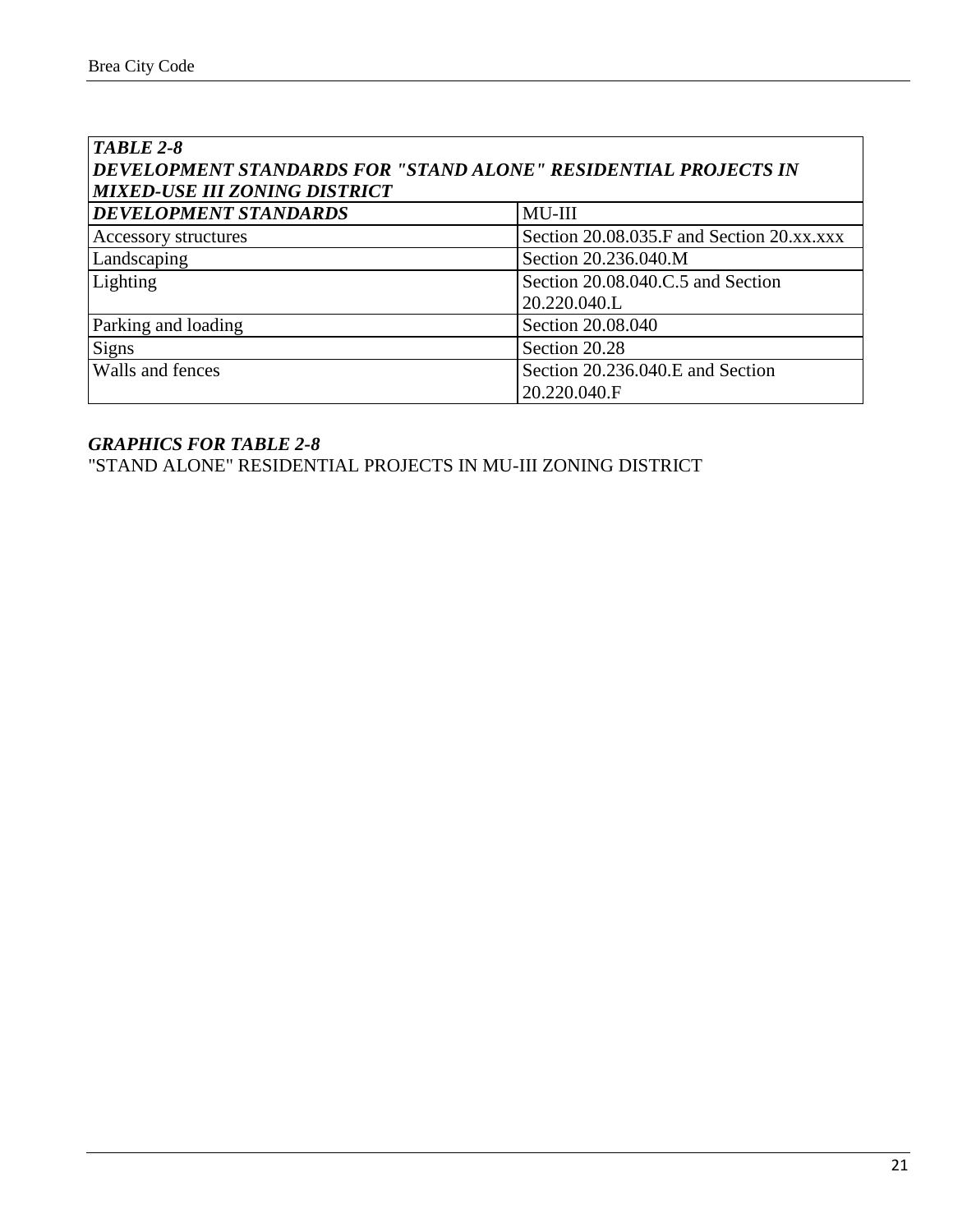### **§ 20.258.030 SPECIFIC DEVELOPMENT STANDARDS FOR ALL MIXED-USE PROJECTS.**

This section provides standards for the development of mixed-use projects. The primary intent of these development standards is to balance the needs of nonresidential uses for access, visibility, parking, loading, safety, and possibly extended hours of operation with the needs of residential uses for privacy, security, and relative quiet.

- A. *Integration of uses.*
	- 1. *Integration defined.* Potential ways to integrate the uses allowed in MU-I (Mixed Use I), MU-II (Mixed-Use II), and MU-III (Mixed-Use III) zoning districts include:
		- a. *Vertical integration.* A mix of nonresidential uses (i.e., commercial, retail, and/or office) located on the ground floor with residential dwelling units located above.
		- b. *Horizontal integration.* A mix of nonresidential uses located on the primary street frontage of a parcel and residential uses located at the rear of a parcel.
		- c. *Combined approach.* A combination of vertical and horizontal integration of nonresidential and residential uses.
	- 2. *MU-I zoning districts.* In MU-I (Mixed-Use I) zoning districts, nonresidential and residential uses shall be vertically integrated whenever possible; however, stand-alone residential projects and stand-alone nonresidential projects are allowed when planned and designed as an integrated element of a larger mixed-use development area.
	- 3. *MU-II zoning districts.* In MU-II (Mixed-Use II) zoning districts, both vertical and/or horizontal integration of nonresidential and residential uses shall be allowed; however, stand-alone residential projects and stand-alone nonresidential projects are allowed when planned and designed as an integrated element of a larger mixed-use development area.
	- 4. *MU-Ill zoning districts.* In MU-III (Mixed-Use III) zoning districts, both vertical and/or horizontal integration of nonresidential and residential uses shall be allowed subject to the following:
		- a. *Parcels of one (1) acre or greater.* Parcels of one (1) acre or greater in total net area shall provide a vertical and/or horizontal mix of nonresidential and residential uses.
		- b. *Parcels of less than one (1) acre.* Parcels of less than one (1) acre in total net area may either:
			- (1) Provide a mix of nonresidential and residential uses; or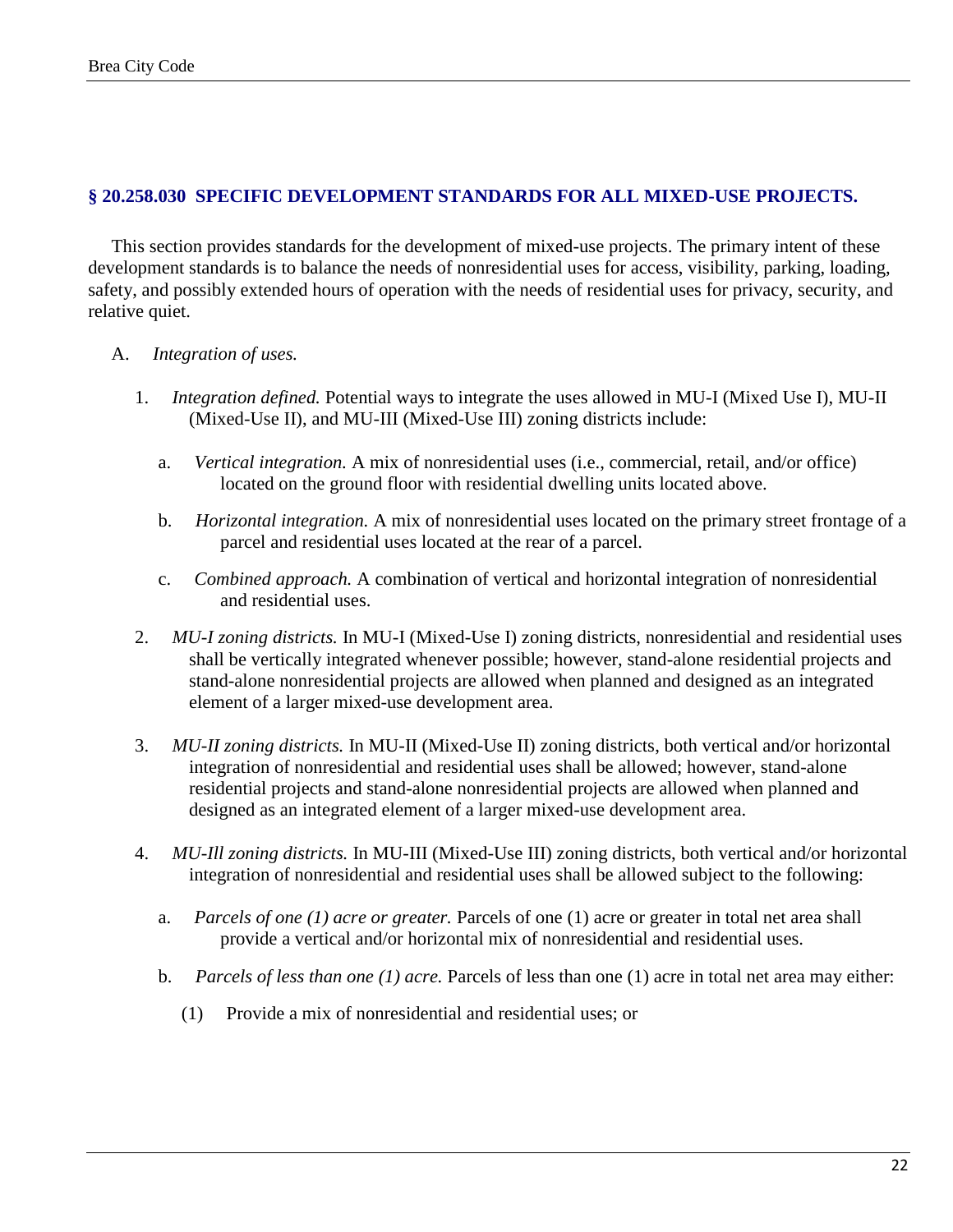- (2) Incorporate stand-alone residential projects at a maximum density of fourteen (14) du/acre or stand-alone nonresidential projects. For parcels fronting Brea Boulevard or Imperial Highway, no stand-alone residential projects shall be allowed. Nonresidential projects and access serving nonresidential projects (except for live/work facilities) shall not be allowed on Walnut Avenue.
- B. *Parcel Consolidation Incentive Program.* In order to encourage the assemblage of smaller existing parcels into larger parcels that can be more efficiently developed into a mixed-use project, the following incentives are offered:
	- 1. *Allowable incentives for parcel consolidation:*
		- a. Reduction in required parking for a mixed-use project.
		- b. Increase in maximum total sign area, up to a maximum of twenty percent (20%).
		- c. Increase in maximum parcel coverage, up to a maximum of ten percent (10%).
		- d. Reduction in common and/or private open space requirements, up to a maximum of ten percent  $(10\%)$ .
		- e. Priority (e.g., fast-track) permit processing.
		- f. City participation in provision of infrastructure (e.g., installation of curb, gutter, and sidewalk, installation of streetscape, undergrounding of utilities, upgrading of utilities, etc.)
	- 2. *Parcel consolidation thresholds:*
		- a. Consolidation of existing small parcels into a development project site of one (1) acre or greater up to two (2) acres: Any two (2) of the allowable incentives identified above, except for items e. and f.
		- b. Consolidation of existing small parcels into a development project site of two (2) acres or greater: Any four (4) of the allowable incentives identified above.
- C. *Development standards generally.* Mixed-use projects shall comply with the development standards in this paragraph in addition to the standards in paragraphs D through O, below.
	- 1. *Uses located in a single structure.* For a mixed-use project where nonresidential and residential uses are located in a single structure, the density, floor area ratio (FAR), height of structures, parcel depth, parcel size, parcel width, and setbacks identified in Tables 2-3 through 2-8 shall apply.
	- 2. *Uses located in separate structures.* For a mixed-use project where nonresidential uses and residential uses are located in separate structure(s), the following shall apply: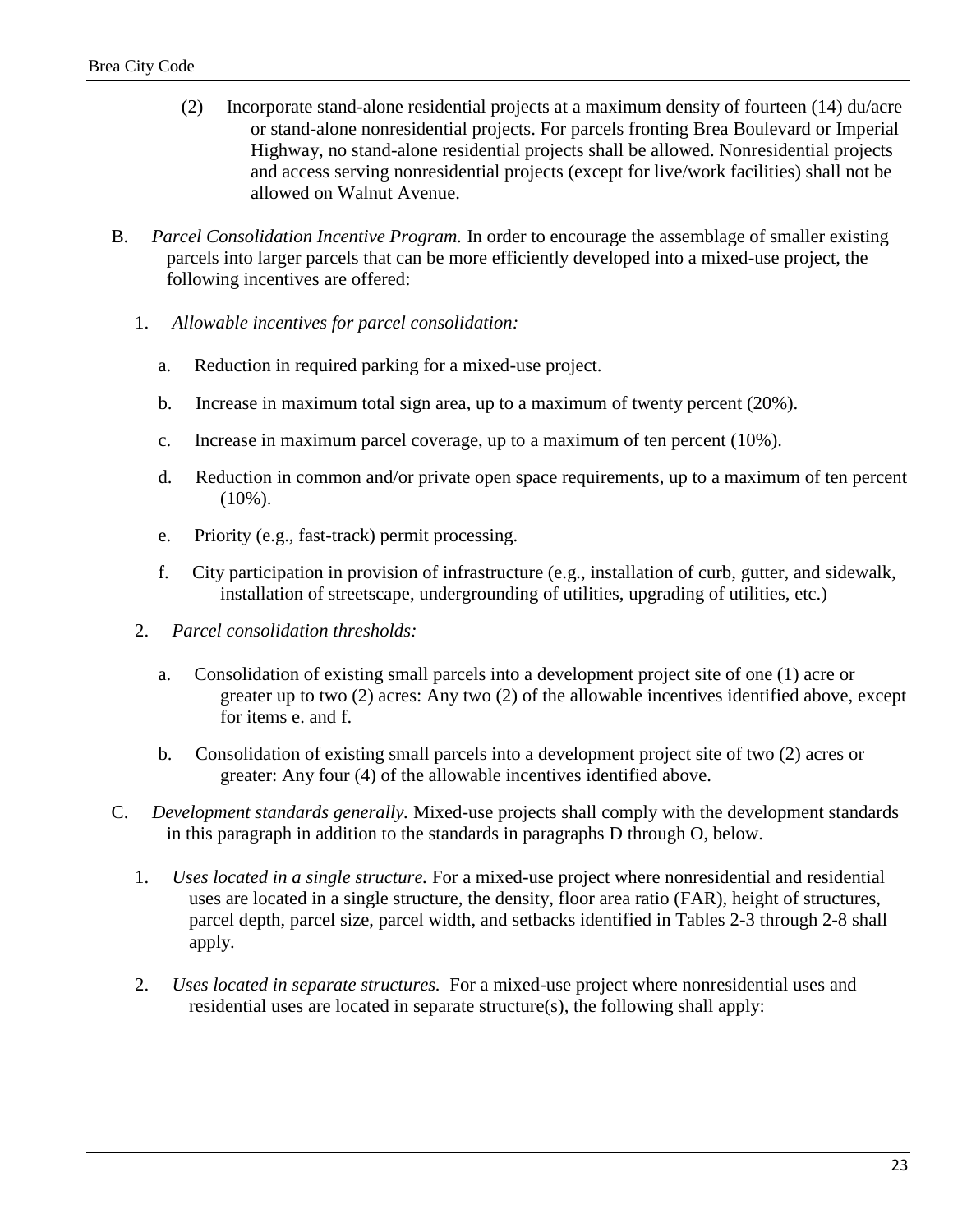- a. Nonresidential development.
	- (1) Tables 2-3, 2-4, and 2-5 (development standards for mixed use and nonresidential projects in the Mixed-Use I, Mixed Use II, and Mixed Use III zoning districts, respectively) shall apply.
	- (2) Sections on specific nonresidential uses, if any, in Article xx (Standards for Specific Land Uses) may apply depending upon the type of nonresidential development being proposed.
- b. Multi-family residential development.
	- (1) Tables 2-6, 2-7, and 2-8 (development standards for "stand-alone" residential projects in the Mixed-Use I, Mixed Use II, and Mixed Use Ill zoning districts, respectively) shall apply.
	- (2) Section 20.xx.xxx (Standards for Specific Land Uses Multi-Family Residential Development) shall apply.
- D. *Design standards.*
	- 1. *Generally.* A mixed-use development project shall be designed and constructed to:
		- a. Be pedestrian in its focus.
		- b. Allow for vehicles to park once.
		- c. Be compatible with and complement adjacent land uses.
		- d. Maintain the scale and character of development along Birch Street, Brea Boulevard, and Imperial Highway, and provide a transition to the adjacent residential uses in the surrounding area
	- 2. *Consistent use of architectural details and materials.* Architectural style and use of quality materials shall be consistent throughout an entire mixed-use project. However, differences in architectural details and/or materials may occur to differentiate between the nonresidential and residential portions of the project. Dwelling units shall exhibit a residential character. Loading areas and recycling and refuse storage facilities shall be compatible in architectural design and details with the overall project.
	- 3. *Features.*
		- a. *Street level features.* Long expanses of blank walls or an unbroken series of garage doors shall be prohibited.
		- b. *Pedestrian-oriented features.* At least seventy-five percent (75%) of the building frontage facing a public street or pedestrian way shall be devoted to pedestrian-oriented features (e.g., pedestrian entrances; landscaping; transparent display windows; windows affording views into retail, office, or lobby spaces, etc). The review authority may reduce this percentage on a case-by-case basis.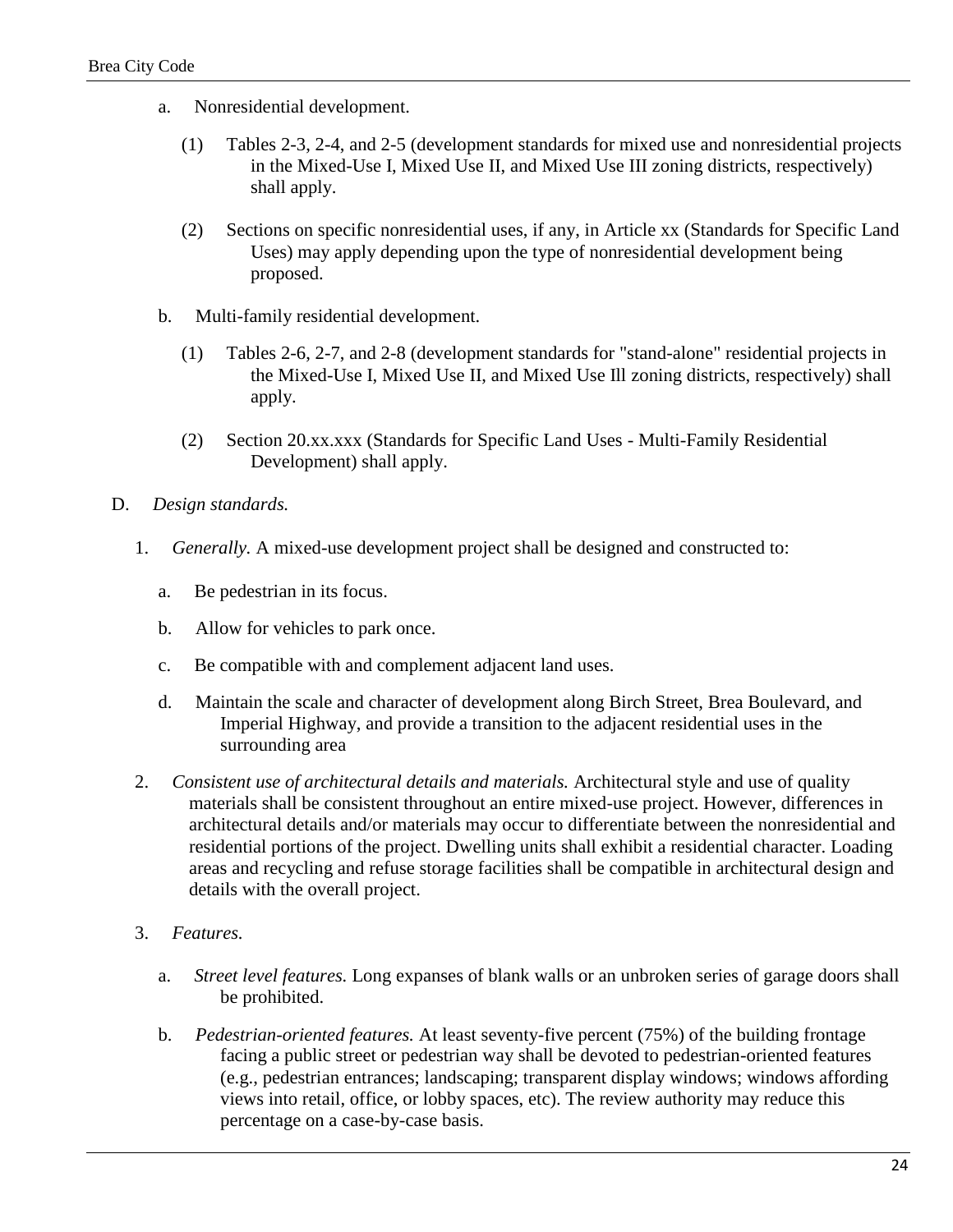- c. *Upper level features.* Upper floor balconies, bays, and windows that overlook the street shall be provided whenever opportunities exist for such features.
- d. *Rooflines and setbacks.* Projects shall provide a variety of roof designs as determined to be suitable by the Director.
- e. *Storefronts.* The design of ground floor storefronts shall be consistent with the design guidelines for development in § 20.xx.xxx (General Commercial Design Guidelines).
- f. *Residential dwelling units.* The design of a residential portion of a mixed-use project shall be consistent with the design guidelines for multi-family residential development in § 20.xx.xxx (Multi-Family Residential Design Guidelines).
- g. *Live/work units.* The design of a live/work unit as a portion of a mixed-use project shall be consistent with the design guidelines for live/work units in § 20.xx.xxx (Live/Work Design Guidelines).
- h. *Entrances.* When nonresidential and residential uses are located in the same structure, separate pedestrian entrances shall be provided for each use. The entrances for nonresidential uses shall be designed to visually distinct from the entrances for residential uses.
- i. *Visual relationship between multiple structures.* Multiple structures on a single site shall be designed to create a strong visual relationship between and among the structures. Architectural treatment of structures shall be consistent on all sides.
- j. *Preservation of neighborhood character.* The design of new infill development shall respect, complement, and be compatible with the scale, style, theme, and design of established structures and neighborhoods.
- E. *Landscaping standards.*
	- 1. *Consistent with landscaping design guidelines.* The landscaping of a mixed-use project shall be consistent with the design guidelines for landscaping in § 20.xx.xxx (General Commercial Design Guidelines) and in § 20.xx.xxx (Multi-Family Residential Design Guidelines).
	- 2. *Open space.* Common open space areas above the ground level shall be landscaped using containerized plant materials that are irrigated by an automatic irrigation system and adequately drained.
	- 3. *Street trees.* Street trees shall be required in compliance with the city's Master Street Tree Plan.
- F. *Lighting standards.* Lighting for nonresidential uses shall be appropriately designed, located, and shielded to ensure that they do not negatively impact the residential uses in compliance with § 20.08.040.C.5 (Light and Glare).
- G. *Open space standards.* The common and private open spaces required for residential dwelling units shall be designed to limit intrusion by nonresidents. In the case of an infill development project, the Review Authority may approve a reduction in the required open space (common and/or private) for the residential component of mixed-use development projects when it finds that all reasonable attempts to fulfill the requirements have been exhausted and the open space is not able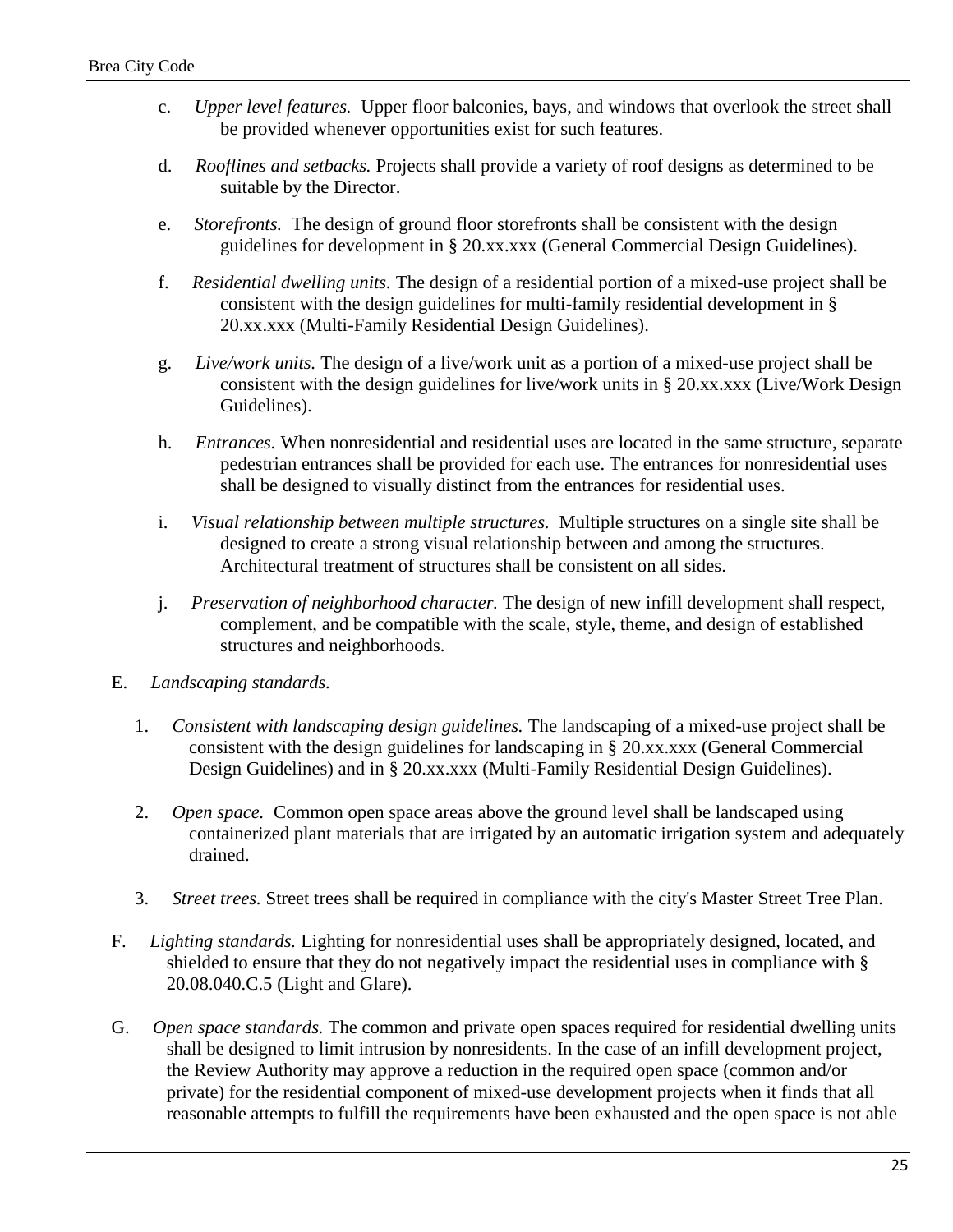to be accommodated due to the urban infill characteristic of the development site.

- H. *Operational standards.*
	- 1. *Hours of operation.* Outdoor nonresidential uses in mixed-use projects shall be prohibited from operating between the hours of 10:00 p.m. and 7:00 a.m. A conditional use permit granted in compliance with § 20.408.030 (Conditional Use Permit) may modify these hours.
	- 2. *Joint tenants and owners association.*
		- a. A joint tenants and owners association shall be formed to ensure the well being of each tenant and owner in a mixed-use project.
		- b. The association bylaws, including voting rights, shall be subject to review by the City Attorney and approval by the Director The association's bylaws shall include the following:
			- (1) Assignment of parking spaces per each use.
			- (2) Identification of maintenance responsibilities for landscaping, parking facilities, and recycling and refuse storage facilities.
			- (3) Noise notification procedures.
			- (4) Relationship between uses regarding association representation.
			- (5) Voting procedures.
			- (6) Procedures for solving problems that may arise between the different types of uses or residents.
	- 3. *Loading and unloading activities.* Where applicable, the covenants, conditions, and restrictions of a mixed-use project shall indicate the times when the loading and unloading of goods may occur on the street, provided that in no event shall loading or unloading take place after 10:00 p.m. or before 7:00 a.m. on any day of the week.
	- 4. *Noise notification.*
		- a. Residents, whether owners or tenants, of a mixed-use development project shall be notified in writing before taking up residence that they will be living in an urban type of environment and that the noise levels may be higher than a typical residential area.
		- b. The covenants, conditions, and restrictions of a mixed-use project shall require that the residents acknowledge their receipt of the written noise notification. Their signatures shall confirm receipt and understanding of this information.
	- 5. *Nuisance mitigation.* The location and design of recycling and refuse storage facilities shall mitigate nuisances from odors when residential uses might be impacted.
	- 6. *Sound mitigation.* Residential dwelling units shall be designed to be sound attenuated against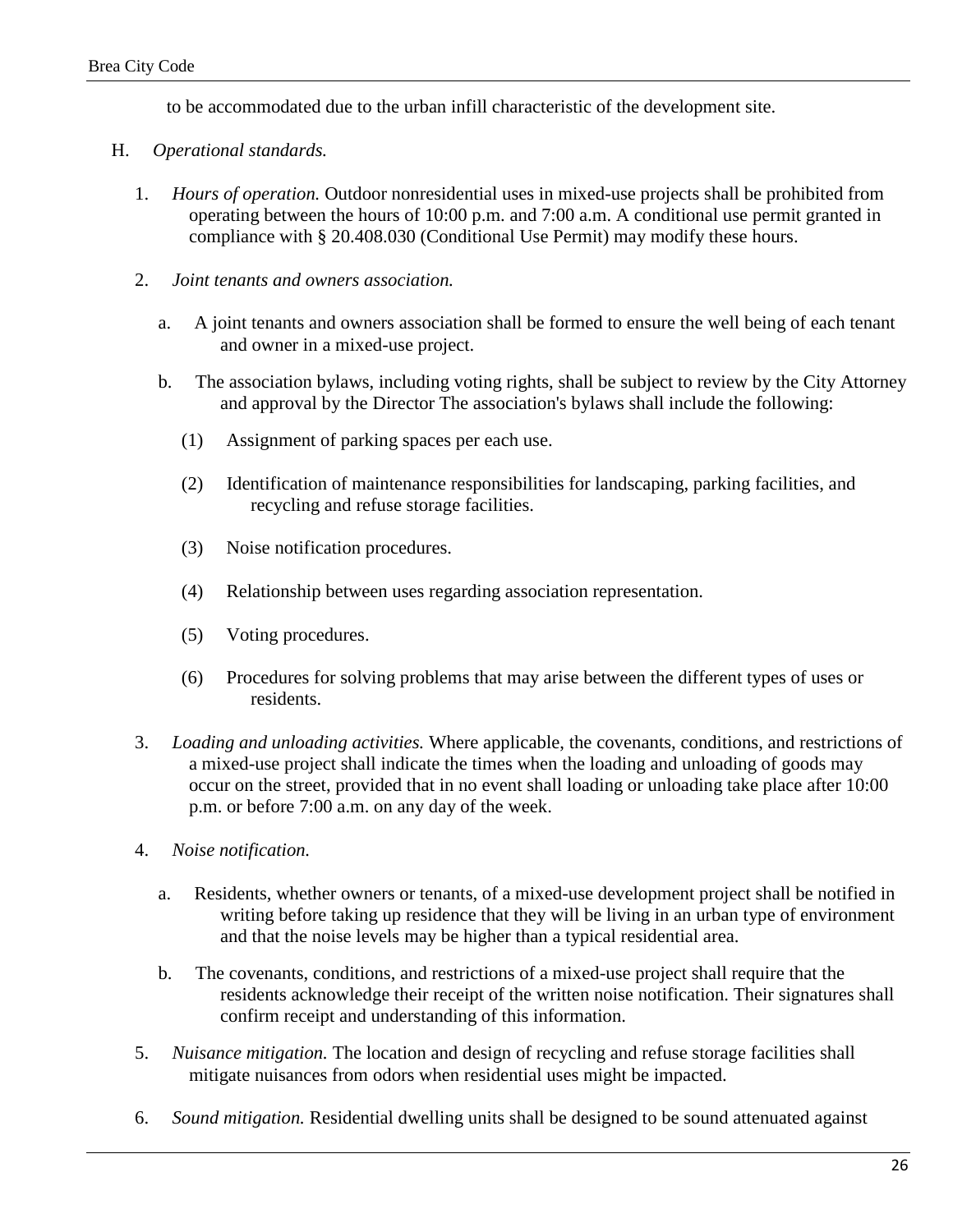present and future project noise. New projects or new nonresidential uses in existing projects shall provide an acoustical analysis report, by an acoustical engineer, describing the acoustical design features of the structure required to satisfy the exterior and interior noise standards.

- I. *Parking facilities standards.*
	- 1. *Number of parking spaces.* The total number of parking spaces shall comply with the requirements In § 20.08.040 (Off-Street Parking and Loading). Guest parking shall be provided for the residential dwelling units. Applicants for a mixed-use project shall prepare and submit a parking study (including any request for a parking reduction) for review and decision by the applicable review authority and a parking management plan for review and decision by the Director.
	- 2. *Separate or shared parking facilities.* Parking facilities may be separate or shared for nonresidential uses and residential uses. The parking layout of a mixed-use project shall be consistent with the design guidelines for parking in § 20.xx.xxx (General Commercial Design Guidelines) and in § 20.xx.xxx (Multi-Family Residential Design Guidelines).
	- 3. *Loading areas.* Loading areas for nonresidential uses shall be located as far as possible from residential units and shall be completely screened from view from the residential portion of the project and streets in compliance with subsections 20.236.040. E (Walls and Fences) and 20.220.040. F (Fences, Walls, and Hedges) and subparagraph K. (Screening and buffering standards), below. Loading areas shall be compatible in architectural design and details with the overall project. The location and design of loading areas shall mitigate nuisances from odors when residential uses might be impacted.
	- 4. *Site access driveways.* Separate site access driveways shall be provided, whenever possible, for nonresidential and residential uses. Site access driveways shall incorporate distinctive architectural elements, landscape features, and signs to help differentiate access to nonresidential parking areas from access to residential parking areas.
	- 5. *Enclosed parking.* If enclosed parking is provided for the entire mixed-use complex, separate areas/levels shall be provided for nonresidential and residential uses with separate building entrances, whenever possible, subject to confirmation and approval by the applicable review authority.
	- 6. *Ingress and egress.* Vehicular circulation shall be designed to direct traffic away from residential streets to the greatest extent feasible.
- J. *Recycling and refuse storage facilities standards.* Recycling and refuse storage facilities for nonresidential uses shall be located as far as possible from residential units and shall be completely screened from view from the residential portion of the project and streets in compliance with §§ 20.236.040.E (Walls and Fences) and 20.220.040.F (Fences, Walls, and Hedges) and subparagraph K (Screening and buffering standards) below. Recycling and refuse storage facilities for nonresidential uses should be compatible in architectural design and details with the overall project. The location and design of trash enclosures shall mitigate nuisances from odors when residential uses might be impacted.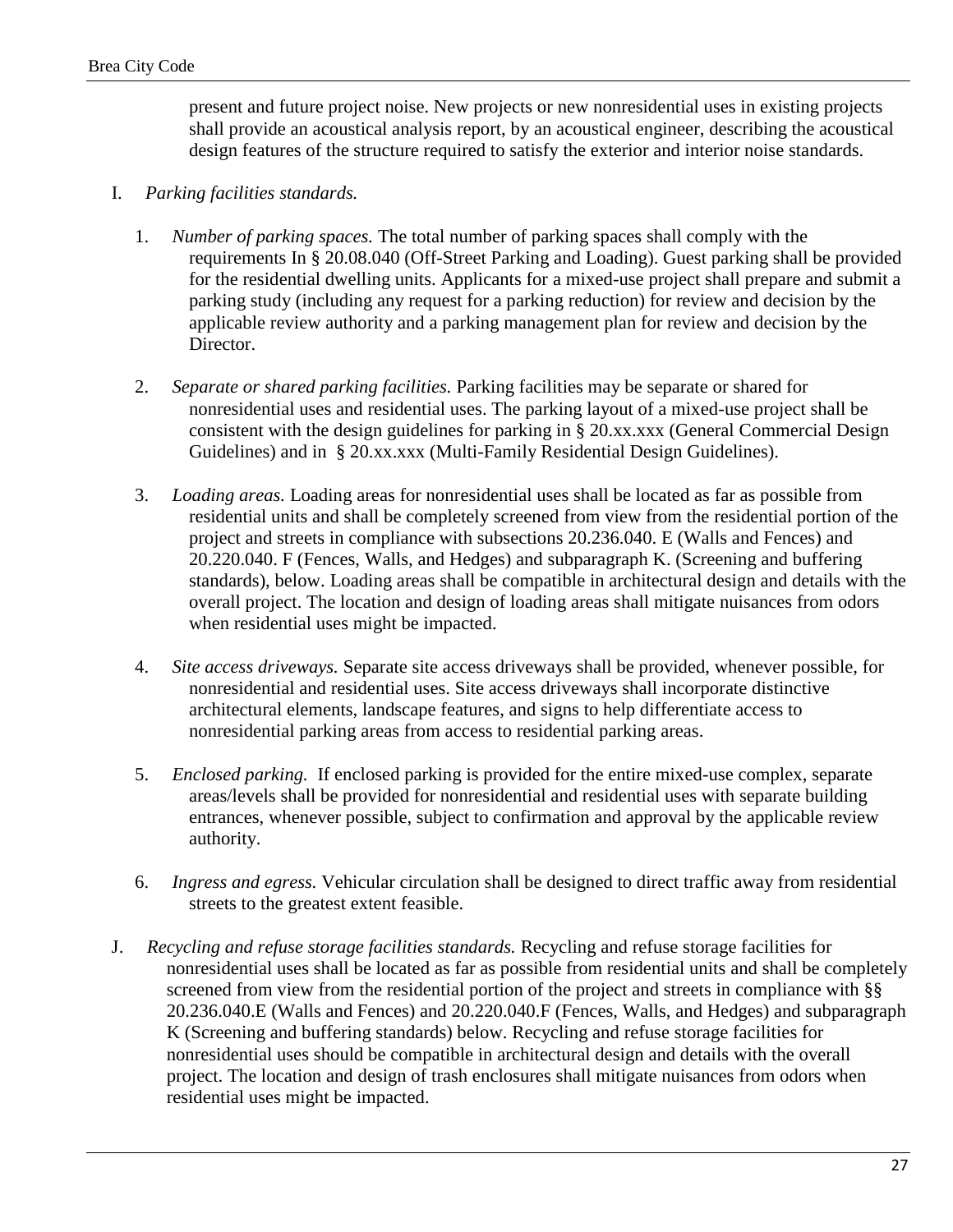- K. *Screening and buffering standards.*
	- 1. *Loading areas and recycling and refuse storage facilities.* Loading areas and recycling and refuse storage .facilities for nonresidential uses shall be completely screened from view from adjacent residential portions of the project or other adjacent residential uses.
	- 2. *Roof-mounted equipment.* Roof-mounted equipment shall be completely screened from public views from the ground elevation.
	- 3. *Noise-generating equipment.* Noise-generating equipment (e.g., refrigeration units, air conditioning, exhaust fans, etc.) shall require special consideration in their location and screening in order to avoid creating a nuisance.
- L. *Security standards.* Structures shall be designed to minimize the personal security risks of uses and to minimize the opportunities for vandalism and theft.
- M. *Sign standards.* The design of signs shall comply with Chapter 20.28 (Signs).
- N. *Site organization standards.*
	- 1. *Limitations on location of residential uses in the Mixed-Use III zone.* In horizontal mixed-use projects along Brea Boulevard and Imperial Highway, residential uses shall not occupy ground floor space within the first fifty (50) feet of a parcel measured from the front property line. In the Mixed-Use III zone, within vertical mixed-use projects along Brea Boulevard or Imperial Highway, residential uses shall not occupy any ground floor space, along the major street frontage, except for entry lobbies. Residential uses may occupy street frontages along secondary/side streets as determined by the Director.
	- 2. *Location of nonresidential uses along street frontages.*
		- a. Nonresidential uses shall be located along street frontages and shall have a minimum depth of fifty (50) feet. The Director may reduce the depth requirements for nonresidential uses located on a secondary street.
		- b. On corner parcels, the nonresidential space shall turn (wrap around) the corner for a distance of at least thirty (30) feet along secondary/side streets.
		- c. A minimum of seventy-five percent (75%) of the street frontage along major or primary streets shall be occupied by nonresidential uses. The remaining twenty-five percent (25%) may be occupied by lobby entrances to residential uses and pedestrian amenities (e.g., plaza, courtyard) The Director may reduce/adjust the percentage frontage requirements.
	- 3. *Entrances.* Primary building entrances shall be oriented to the major street on which the structure has frontage, street corner, courtyard, plaza, park, or other structures on the site but not to interior blocks or parking lots/structures. A structure may have other entrances as long as direct, barrier-free pedestrian access is provided to all entrances.
	- 4. *Sharing of common open space.* Mixed-use structures shall be arranged to create opportunities for